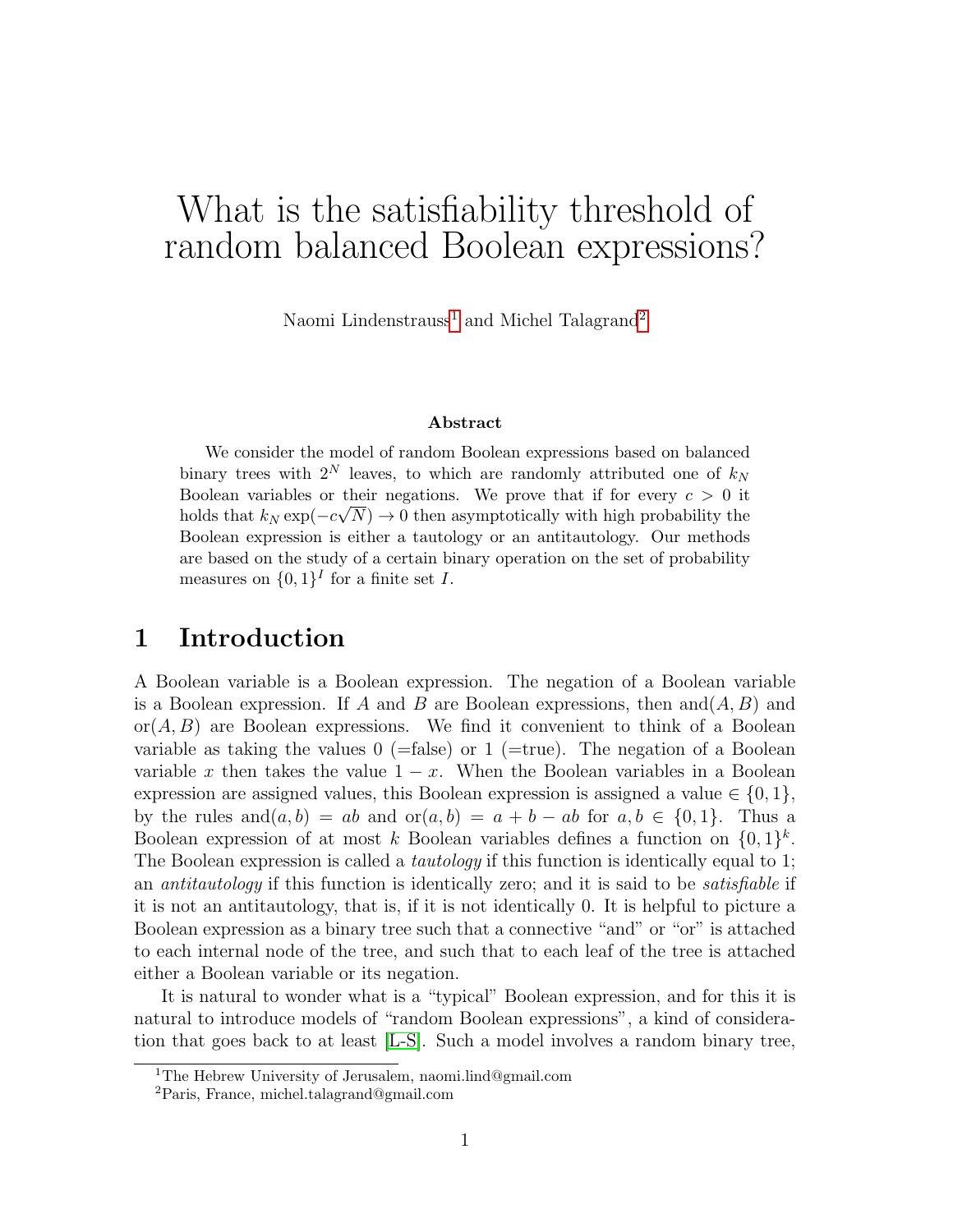a random choice of the "and" and "or" connectives at the internal nodes of the tree and a random choice of the variables/negation of variables at the leaves of the tree. The most natural choice for the connectives is to choose independently at each of the internal nodes of the tree "and" and "or" respectively with probabilities  $p$  and  $1 - p$ , where  $0 \le p \le 1$  is a given parameter. The most interesting (and difficult) case is  $p = 1/2$ , to which most of the paper is devoted, the case  $p \neq 1/2$  being considered in the last section. The most natural choice of the variables is to assign at random one of k given Boolean variables or their negation at each leaf of the tree. On the other hand there are several natural choices for the notions of random tree. The most popular are the Catalan model (where every binary tree with N leaves is given an equal weight, and which is studied among other papers in [\[G-M\]](#page-19-1)) and the Galton-Watson model. Other models have also been considered such as in [\[C-G-M\]](#page-19-2). A large part of the existing literature focuses on the case where the number of Boolean variables remains fixed and where the size of the tree increases, and pretty complete results exist in this direction.

We will consider the model of random Boolean expressions where the underlying tree is the balanced binary tree where each branch has length  $N$ , so that there are  $2^N$  leaves.<sup>[3](#page-1-0)</sup> To make absolutely clear what is our model, and to prepare the reader for the basic construction introduced in Section [3.2,](#page-4-0) we provide an alternate description. The model depends on two integers  $N$  and  $k$ . Here k is the number of different Boolean variables, and the number  $N$  is called the *order* of the Boolean expression. A random Boolean expression of order  $N = 0$  is just a one of the k Boolean variables or its negation, all 2k choices having equal probability. Having defined what is a random Boolean expression of order  $N-1$ , we define a random Boolean expression of order  $N$  as follows. First we define the connective "rand" to be either "and" with probability p or "or", with probability  $1 - p$ . Consider then probabilistically independent random Boolean expressions  $A, B$  of order  $N-1$ , that are also probabilistically independent of the connective rand. The random Boolean expression of order N is then  $\text{rand}(A, B)$ .

Until further notice we assume that  $p = 1/2$ . We use synthetic notation and denote simply by  $P(tautology)$  the probability that the random Boolean expression of order  $N$  and  $k$  variables is a tautology (here, as often, the notation does not indicate the values of N and k when they are clear from the context). Since  $p = 1/2$ , by symmetry we have

$$
P(tautology) = P(antitautology) . \t(1.1)
$$

The quantity

<span id="page-1-1"></span>
$$
P(constant) = P(tautology) + P(antitautology)
$$
\n(1.2)

<span id="page-1-0"></span><sup>3</sup>There does not seem to be many papers in the literature studying balanced trees. One of the earliest such papers is [\[F-G-G\]](#page-19-3) , which studies a slightly different model.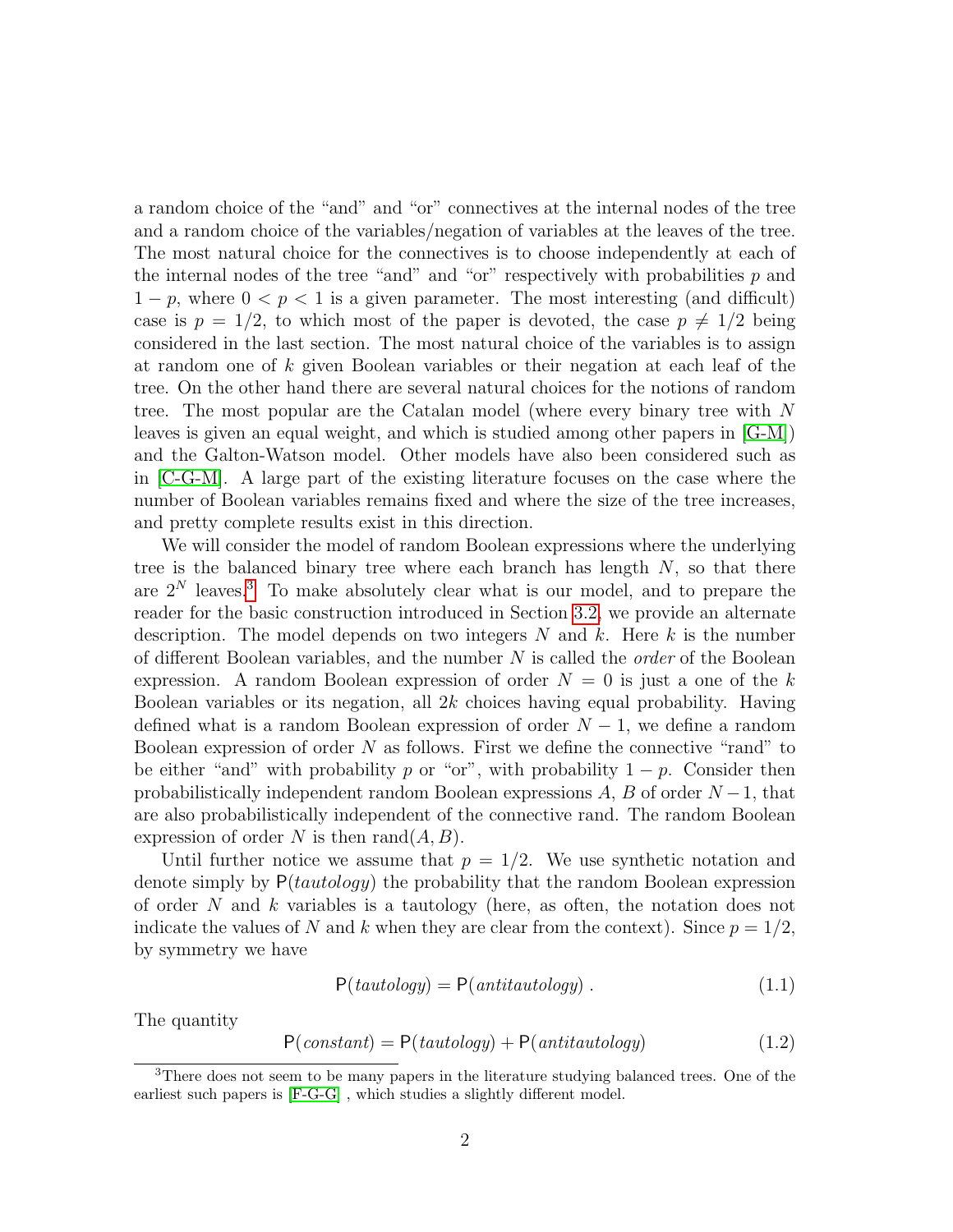is the probability that the function computed by the Boolean formula is a constant. We expect that for large values of N and generic values of k the quantity  $P(constant)$ will be either close to zero or close to 1, and the difficult problem is to determine which of the two possibilities occurs for given values of  $N$  and  $k$ . For example it follows from a more general result proved in [\[B-M\]](#page-19-4) that when k is fixed and  $N \to \infty$ the quantity [\(1.2\)](#page-1-1) goes to 1.

<span id="page-2-0"></span>In view of the result of [\[B-M\]](#page-19-4) it is natural to consider the case where  $k = k_N$ goes to infinity with N. We expect that if  $k_N$  goes to infinity too slowly, we will have  $P(constant) \rightarrow 1$  while if it goes to infinity fast enough then  $P(constant) \rightarrow 0$ .

Theorem 1.1 Consider the model where the binary tree underlying the Boolean expression is the balanced binary tree with  $2^N$  leaves, and where for each leaf we choose at random among  $k_N$  different Boolean variables or their negations. Then: (a) If for every  $c > 0$  it holds that  $k_N \exp(-c\sqrt{N}) \to 0$ , then  $P(\text{constant}) \to 1$ . (b) For a certain numerical constant d if it holds that  $k_N \exp(-d\sqrt{N}) \to \infty$ , then  $P(constant) \rightarrow 0.$ 

The weakness of this result is the considerable gap between the rate  $\exp(o($ √ esult is the considerable gap between the rate  $\exp(o(\sqrt{N}))$  of (a) and the rate  $\exp(d\sqrt{N})$  of (b).

<span id="page-2-1"></span>**Problem 1.2** What happens when  $k_N \exp(-c)$ √  $(N) \rightarrow 1$  where  $c > 0$  is very small? And where is the true threshold?

More precisely, based on what often happens (as e.g. in the famous  $k$ -SAT problem, see [\[CO-P\]](#page-19-5)), we expect that there exists a sequence  $(r_N)$  such that if  $k_N / r_N \rightarrow 0$ , then as  $N \to \infty$ , we have  $P(constant) \to 1$ , whereas if  $k_N / r_N \to \infty$ , then, as  $N \to \infty$ , we have  $P(constant) \to 0$ . Our methods are powerless to make progress in this direction, but it seems reasonable to believe that this is a very difficult problem.

The main contribution of the present paper is the technique by which we obtain (a). This technique is far more efficient than the moment computations that have been used in the literature. (The result obtained by these moment computations would require  $k_N$  not to grow faster than  $\log N$  in (a).)

# 2 Proof of Theorem [1.1,](#page-2-0) (b)

If we are lucky enough that the binary tree underlying the random Boolean expression has a branch with "or" at every node, the expression is very easy to satisfy, by assigning the correct value to the Boolean variable corresponding to the leaf at the end of the branch. Unfortunately it is well known that the probability  $p<sub>N</sub>$  that such a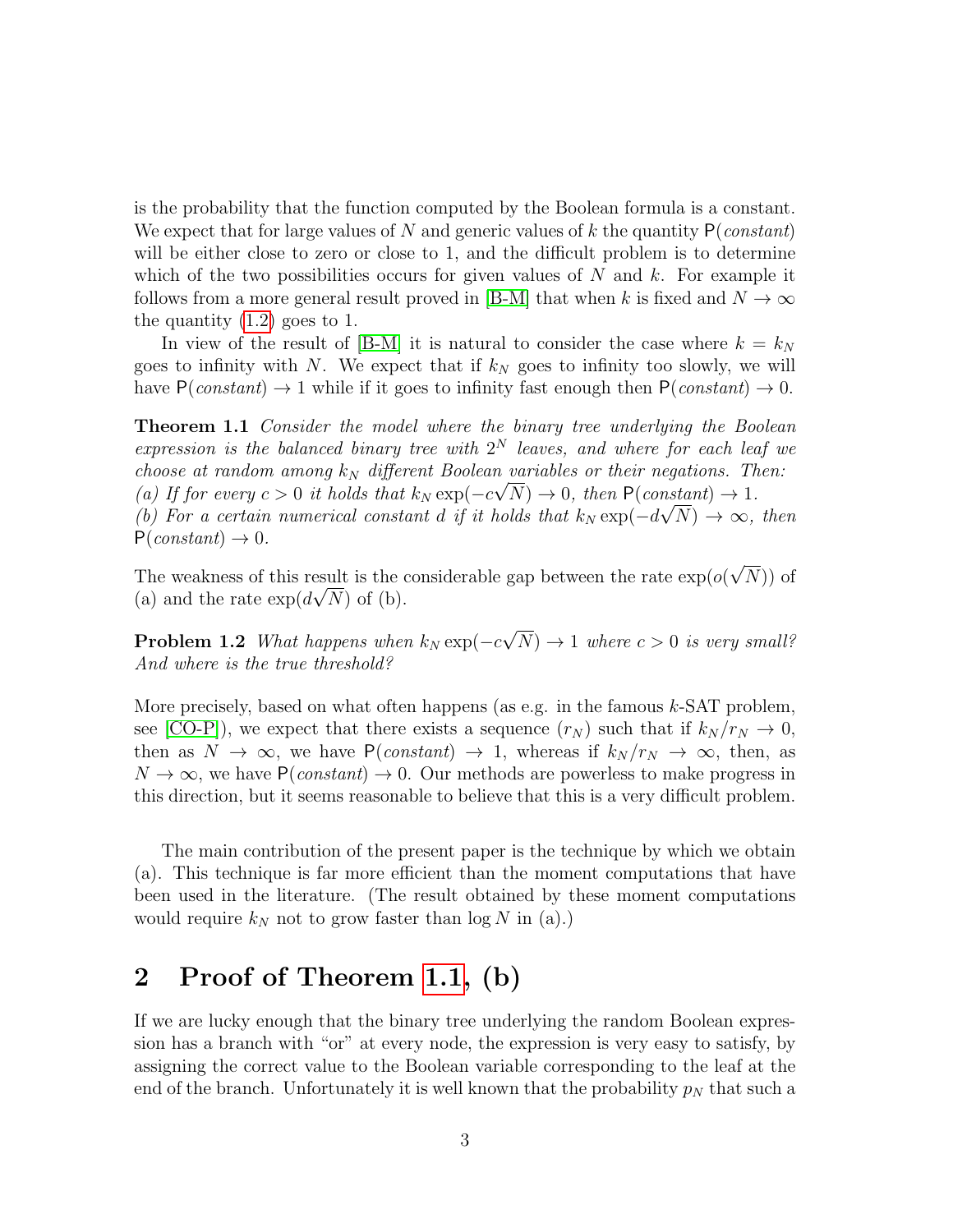branch exists in a binary tree of height N goes to zero as  $N \to \infty$ . This is rather obvious if one notices the recurrence relation  $p_{N+1} = (1/2)(1-(1-p_N)^2) = p_N - (1/2)p_N^2$ , so that the sequence  $(p_N)$  decreases to 0.

The following notion offers a generalization of the idea of a branch with "or" at every node.

**Definition 2.1** A subset C of a "and" and "or" tree satisfies property  $D$  if the following occur:

- $\bullet$  It contains the root.
- When it contains an "and" inner node it contains both children.
- <span id="page-3-1"></span>When it contains an "or" inner node it contains at least one child.

The following lemma is basically obvious by induction over N.

**Lemma 2.2** Assume that there exists a subset  $C$  of the binary tree with property  $D$  such that to each leaf in  $C$  corresponds a different Boolean variable.<sup>[4](#page-3-0)</sup> Then the Boolean expression is satisfiable.

Let us set  $a = \pi^2/3$ . Then it is proved in [\[A-C\]](#page-19-6) (in a somewhat different language) that as  $N \to \infty$  the probability that there exists a set with property D and at most that as  $N \to \infty$  the probability that there exists a set with property  $\nu$  and at most exp( $\sqrt{aN}$ ) leaves goes to 1. As a consequence of this result and of Lemma [2.2,](#page-3-1) a random Boolean expression will be satisfiable with probability close to 1 provided  $k_N$  is large enough that with probability close to 1, the Boolean variables assigned  $\kappa_N$  is large enough that with probability close to 1, the Boolean variables assigned<br>to a given set of  $Q_N = \lfloor \exp(\sqrt{aN}) \rfloor$  leaves are all different. This probability is  $(1 - 1/k_N)(1 - 2/k_N) \dots (1 - (Q_N - 1)/k_N)$ . Using that  $(1 - x) \ge \exp(-2x)$  for  $x \leq 1/2$ , it is elementary that this probability goes to 1 when  $k_N/Q_N^2 \to \infty$ , so that then the random Boolean expression will be satisfiable with probability  $\rightarrow$  1 i.e.  $P(antitautology) \rightarrow 0$ . By symmetry  $P(tautology) \rightarrow 0$  so that  $P(constant) \rightarrow 0$ .

In summary if  $k_N \exp(-2\sqrt{aN}) \to \infty$ , then  $P(constant) \to 0$  as  $N \to \infty$  and (b) of Theorem [1.1](#page-2-0) is proved.

# <span id="page-3-2"></span>3 Measure Theory

#### 3.1 Introduction

To approach Theorem [1.1](#page-2-0) (a) we think of the set of assignments of the Boolean variables that satisfy the random Boolean expression as a random subset of the set of all assignments. It is then natural to be interested in the law of this random

<span id="page-3-0"></span><sup>&</sup>lt;sup>4</sup>Here a Boolean variable and its negation are considered as the same variable.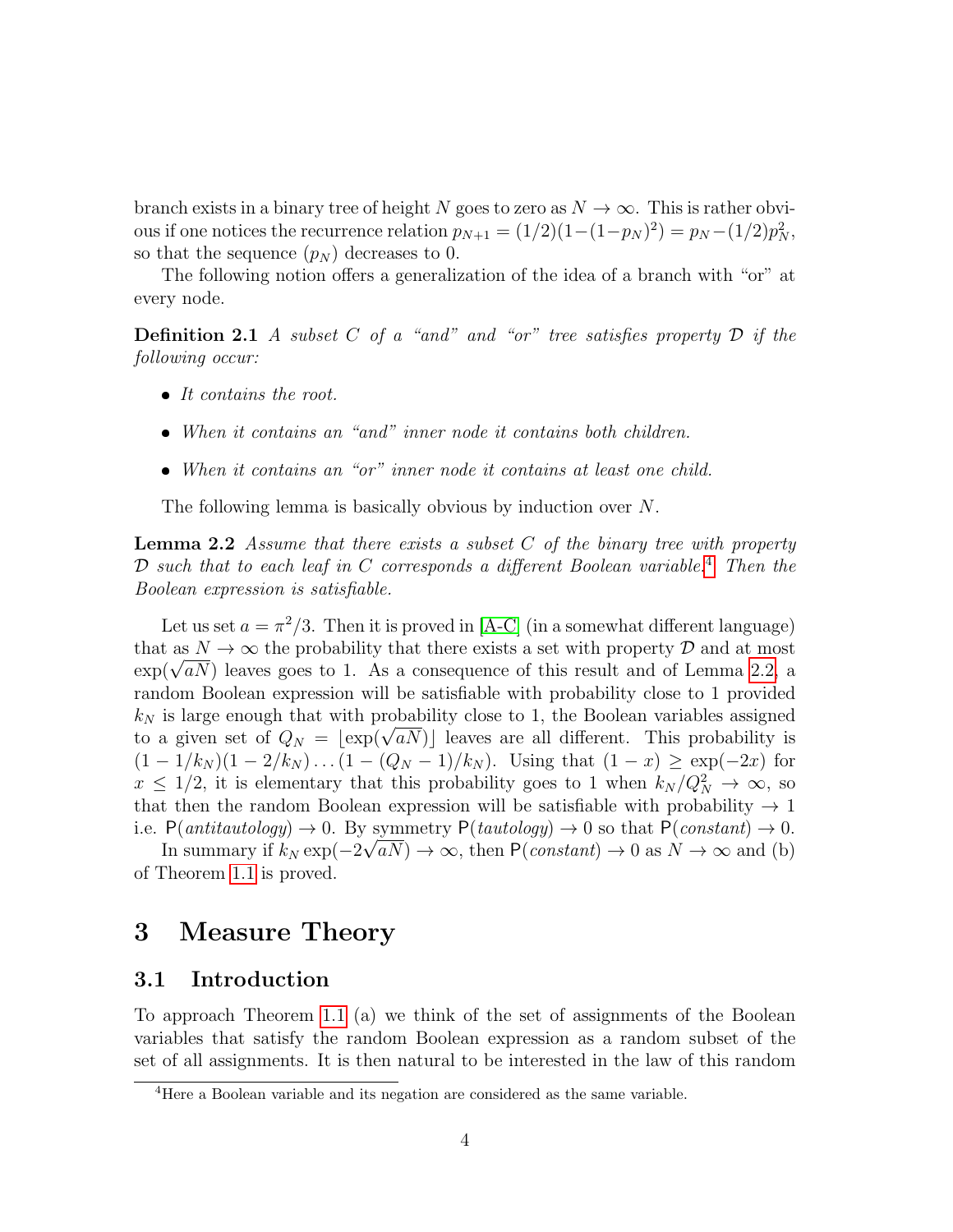subset. To be more specific, the set of all assignments of the  $k$  Boolean variables can be thought of as  $\{0,1\}^k$ . It will be fruitful to *forget* about the special structure of this set and to think of it as simply a finite set  $I$ . Given such a set  $I$ , we identify the set of subsets of I with  $\{0,1\}^I$  in the usual manner: a point  $t = (t_i)_{i \in I} \in \{0,1\}^I$  is identified with the set  $\{i \in I; t_i = 1\}$ . For example, if  $I = \{a, b\}$  the set  $\{0, 1\}^I$  has four elements  $\{0, 0\}, \{0, 1\}, \{1, 0\}, \{1, 1\}$  corresponding to the subsets  $\emptyset, \{b\}, \{a\}, \{a, b\}$ of I. The set of all assignments of the k Boolean variables that satisfy the random Boolean expression is then a random subset of I, that is a random point of  $\{0,1\}^I$ . It is natural to consider the law of this set, a certain probability measure on  $\{0,1\}^I$ .

#### <span id="page-4-0"></span>3.2 Basic definitions

In the next two pages or so, we provide some natural definitions pertaining to probability measures on  $\{0,1\}^I$ . After stating these we relate these definitions to our original problem. One should keep in mind that, for a probability measure  $\mu$ on  $\{0,1\}^I$ , it makes sense to write  $\mu(H)$  when  $H \subset \{0,1\}^I$  is a collection of subsets of I . In particular when  $A \subset I$ , A is a *point* of  $\{0,1\}^I$  and what makes sense is  $\mu({A})$ , the measure of the collection of subsets of I consisting of A only (but  $\mu(B)$ ) does not make sense for  $B \subset I$ ).

**Definition 3.1** Given two measures  $\mu$  and  $\mu'$  (that need not be probabilities or even positive) on  $\{0,1\}^I$  we denote by  $T^{\cap}(\mu,\mu')$  the image of  $\mu \otimes \mu'$  under the map  $(A, B) \mapsto A \cap B$  from  $\{0, 1\}^I \times \{0, 1\}^I$  to  $\{0, 1\}^I$ . We denote by  $T^{\cup}(\mu, \mu')$  the image of  $\mu \otimes \mu'$  under the map  $(A, B) \mapsto A \cup B$  from  $\{0, 1\}^I \times \{0, 1\}^I$  to  $\{0, 1\}^I$ . Finally we define

<span id="page-4-1"></span>
$$
T(\mu, \mu') = \frac{1}{2} \big( T^{\cup}(\mu, \mu') + T^{\cap}(\mu, \mu') \big) . \tag{3.1}
$$

It is obvious from the definition that  $T^{\cap}(\mu, \mu')$  and  $T^{\cup}(\mu, \mu')$  are bilinear functions of  $(\mu, \mu')$ . It is only to state this property that we consider measures that need not be positive. From now on, all measures are positive.

**Definition 3.2** We denote M the set of probability measures  $\mu$  on  $\{0,1\}^I$  such that

$$
\forall i \in I \; , \; \mu(\{A \subset I \; ; \; i \in A\}) = \frac{1}{2} \; .
$$

**Lemma 3.3** If  $\mu, \mu' \in \mathcal{M}$  then  $T(\mu, \mu') \in \mathcal{M}$ .

*Proof.* Because for  $i \in I$  we have

$$
T^{\cap}(\mu, \mu')(\{C; i \in C\}) = \mu \otimes \mu'(\{(A, B) \; ; \; i \in A \cap B\})
$$
  
=  $\mu \otimes \mu'(\{(A, B) \; ; \; i \in A, i \in B\}) = \mu(\{A; i \in A\})\mu'(\{B; i \in B\}) = 1/4$ ,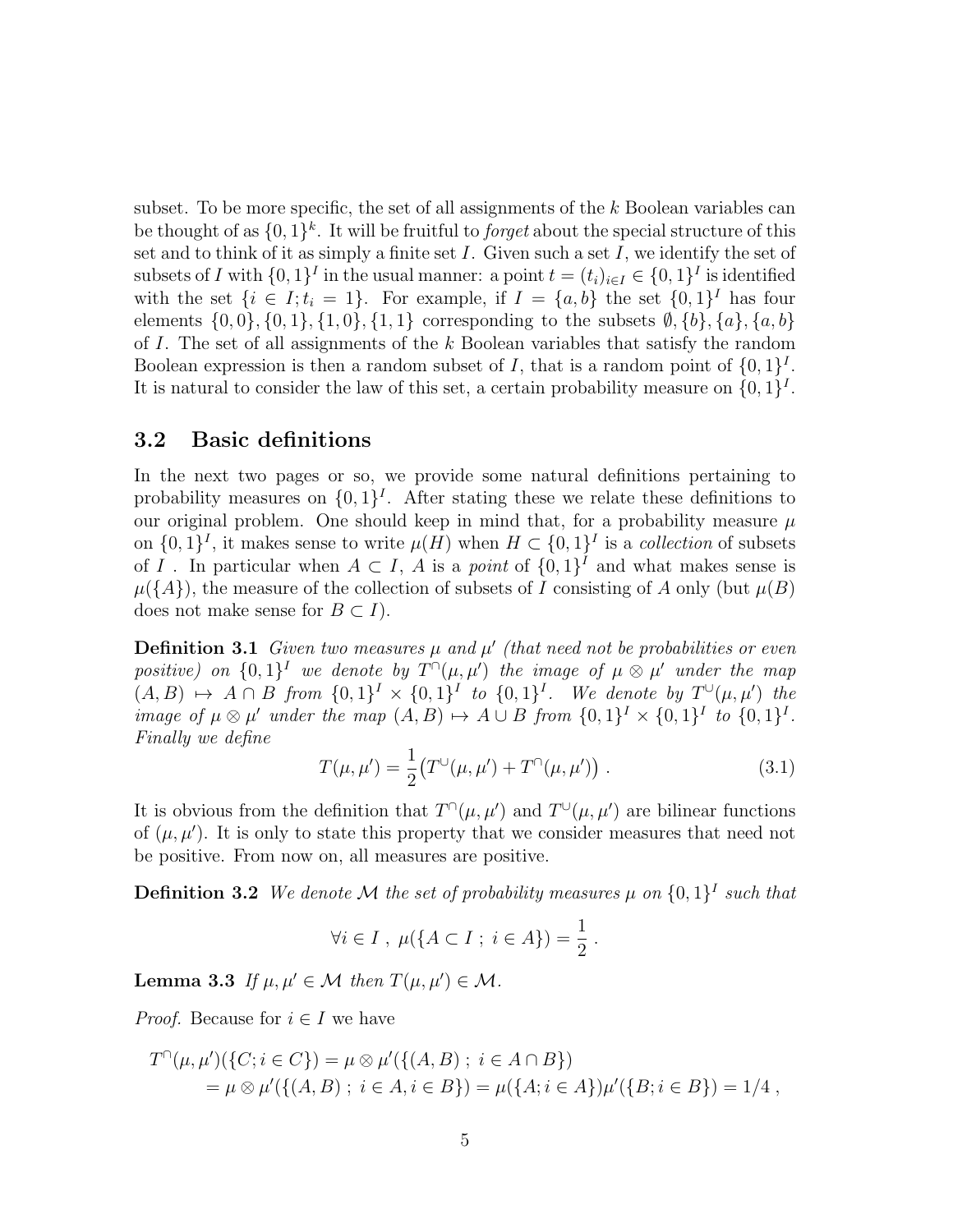and similary  $T^{\cup}(\mu, \mu')(\{C; i \in C\}) = 3/4.$ 

**Definition 3.4** Given a probability measure  $\mu \in \mathcal{M}$ , for  $N \geq 0$  we define recursively  $\mu^N \in \mathcal{M}$  by  $\mu^0 = \mu$  and  $\mu^{N+1} = T(\mu^N, \mu^N)$ .

<span id="page-5-1"></span>The following "symmetry" property is nearly obvious.

**Lemma 3.5** For  $\mu \in \mathcal{M}$  denote by  $S(\mu)$  the image of  $\mu$  under that map  $A \mapsto I \setminus A$ . Then  $S(\mu) \in \mathcal{M}$  and for each N we have  $S(\mu)^N = S(\mu^N)$ .

We denote by  $|I|$  the cardinality of a finite set I. Our main result is as follows. It will be proved in Section [5.](#page-9-0)

**Theorem 3.6** There exists a numerical constant  $L \geq 6$  with the following property. For any  $\mu \in \mathcal{M}$ , any integer  $N \geq 0$  and any  $0 < \beta < 1/2$  such that  $\beta \sqrt{N} \geq L$  then we have for any  $\alpha > 0$ 

<span id="page-5-4"></span><span id="page-5-3"></span>
$$
\mu^N(\lbrace A \subset I; |A| < \alpha |I|\rbrace) \ge (1/2 - \beta) \left(1 - \frac{1}{\alpha \exp(\exp(\beta \sqrt{N}/6))}\right). \tag{3.2}
$$

In particular, taking  $\alpha = 1/|I|$  we obtain that for  $\beta$ √  $N \geq L$  we have

<span id="page-5-0"></span>
$$
\mu^N(\{\emptyset\}) \ge (1/2 - \beta) \left(1 - \frac{|I|}{\exp(\exp(\beta \sqrt{N}/6))}\right). \tag{3.3}
$$

The following definition will help us to state a striking consequence of this result.

**Definition 3.7** We say that a probability measure  $\mu$  on  $\{0,1\}^I$  concentrates if  $\mu({\{\emptyset\}}) + \mu({\{I\}}) \geq 3/4$ . We define  $N(\mu)$  as the smallest integer for which  $\mu^N$ concentrates.

The choice of the value  $3/4$  is pretty much arbitrary. If we think of  $\mu$  as the law of a random subset of I,  $\mu$  concentrates if and only if with probability  $\geq 3/4$  the random set is either  $\emptyset$  or I. In the sequel, all logarithms are natural.

**Proposition 3.8** There exists a numerical constant L' such that for any  $\mu \in \mathcal{M}$ we have  $N(\mu) \le L'(\log \log |I|)^2$  when  $|I| \ge 10$ .

Proof. Assume that

<span id="page-5-2"></span>
$$
N \ge 4L^2(\log \log |I|)^2/\beta^2. \tag{3.4}
$$

Then  $\beta$ √  $N/L \geq 2 \log \log |I|$  and

$$
\exp(\beta\sqrt{N}/6) \ge \exp(\beta\sqrt{N}/L) \ge \exp(2\log\log|I|) = (\log|I|)^2 \ge 2\log|I|
$$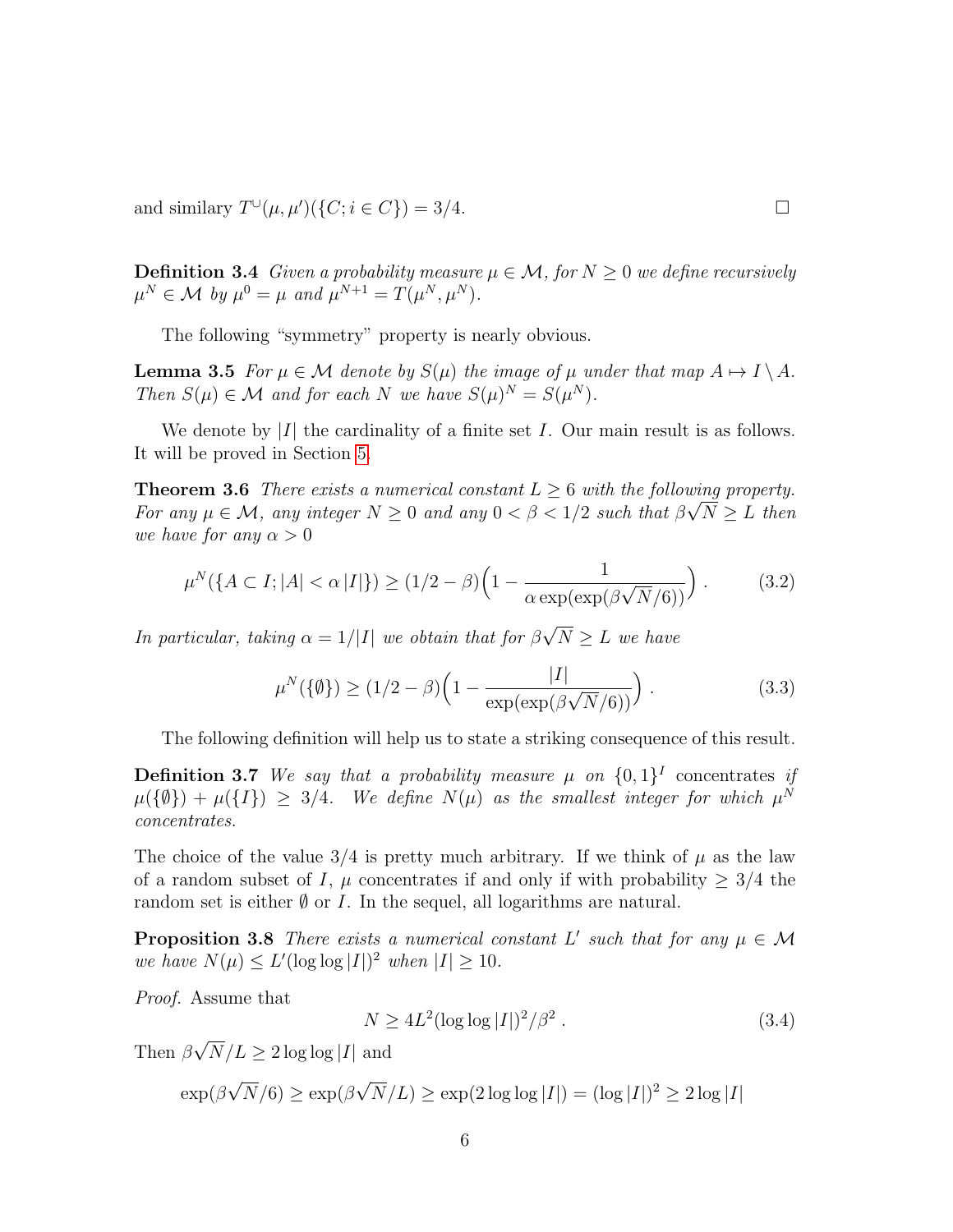where we have used in the last inequality that  $log |I| \geq 2$  since  $|I| \geq 10$ . Therefore

$$
\exp(\exp(\beta\sqrt{N}/6)) \ge |I|^2
$$

and

$$
\frac{|I|}{\exp(\exp(\beta\sqrt{N}/6))} \le \frac{1}{|I|} \le \frac{1}{10} .
$$

Taking  $\beta = 1/12$  in [\(3.3\)](#page-5-0) we then have  $\mu^{N}(\{\emptyset\}) \geq (5/12)(9/10) = 3/8$ . Similarly, according to Lemma [3.5](#page-5-1) we have  $\mu^N({I}) \geq 3/8$ . We have proved that  $N \geq$  $4(12)^2L^2(\log \log |I|)^2 \Rightarrow N \ge N(\mu)$ . Since  $L^2(\log \log |I|)^2 \ge 1$  because  $L \ge 6$ and  $|I| \geq 10$  it follows that  $N(\mu) \leq L'(\log \log |I|)^2$  where  $L' = 5(12L)^2$ . — П

**Problem 3.9** Relate the structure of  $\mu$  and the number  $N(\mu)$ .

It is part of the problem to find a relevant characteristic of  $\mu$ .

#### <span id="page-6-1"></span>3.3 Link with satisfiability

Let us go back to the case where  $I = \{0,1\}^k$ , the set of assignments of the k Boolean variables. For  $1 \leq \ell \leq k$  and  $\epsilon \in \{0, 1\}$  consider the subsets  $V_{\ell}^{\epsilon}$  of I given by

$$
V_{\ell}^{\epsilon} = \{ \sigma = (\sigma_a)_{a \leq k} \in \{0,1\}^k \; ; \; \sigma_{\ell} = \epsilon \} .
$$

Let us denote by  $\tilde{\mu}$  the probability measure on  $\{0,1\}^I$  that gives mass  $1/(2k)$  to each  $V_{\ell}^{\epsilon} \in \{0,1\}^I$  for  $1 \leq \ell \leq k$  and  $\epsilon \in \{0,1\}$ . Define inductively the measure  $\mu^N$  by  $\mu^0 = \tilde{\mu}$  and  $\mu^{N+1} = T(\mu^N, \mu^N)$ . The following is basically obvious (using induction over N for the second statement).

**Lemma 3.10** (a) When the random Boolean formula consists of a single Boolean variable (or its negation), the law of the set of assignments that satisfy this formula  $is \tilde{\mu}.$ 

(b) When the random Boolean formula is of order N, the law of the set of assignments that satisfy this formula is  $\mu^N$ .

The following is an obvious consequence of (b): when the Boolean formula is of order N then

<span id="page-6-0"></span>
$$
P(\text{antitautology}) = \mu^N(\{\emptyset\}) ; P(\text{tautology}) = \mu^N(\{I\}) . \tag{3.5}
$$

This should make it obvious that Problem [1.2](#page-2-1) is closely connected to the problem of determining the smallest integer  $N(\tilde{\mu})$  at which  $\mu^N$  concentrates. Proposition [3.8](#page-5-2)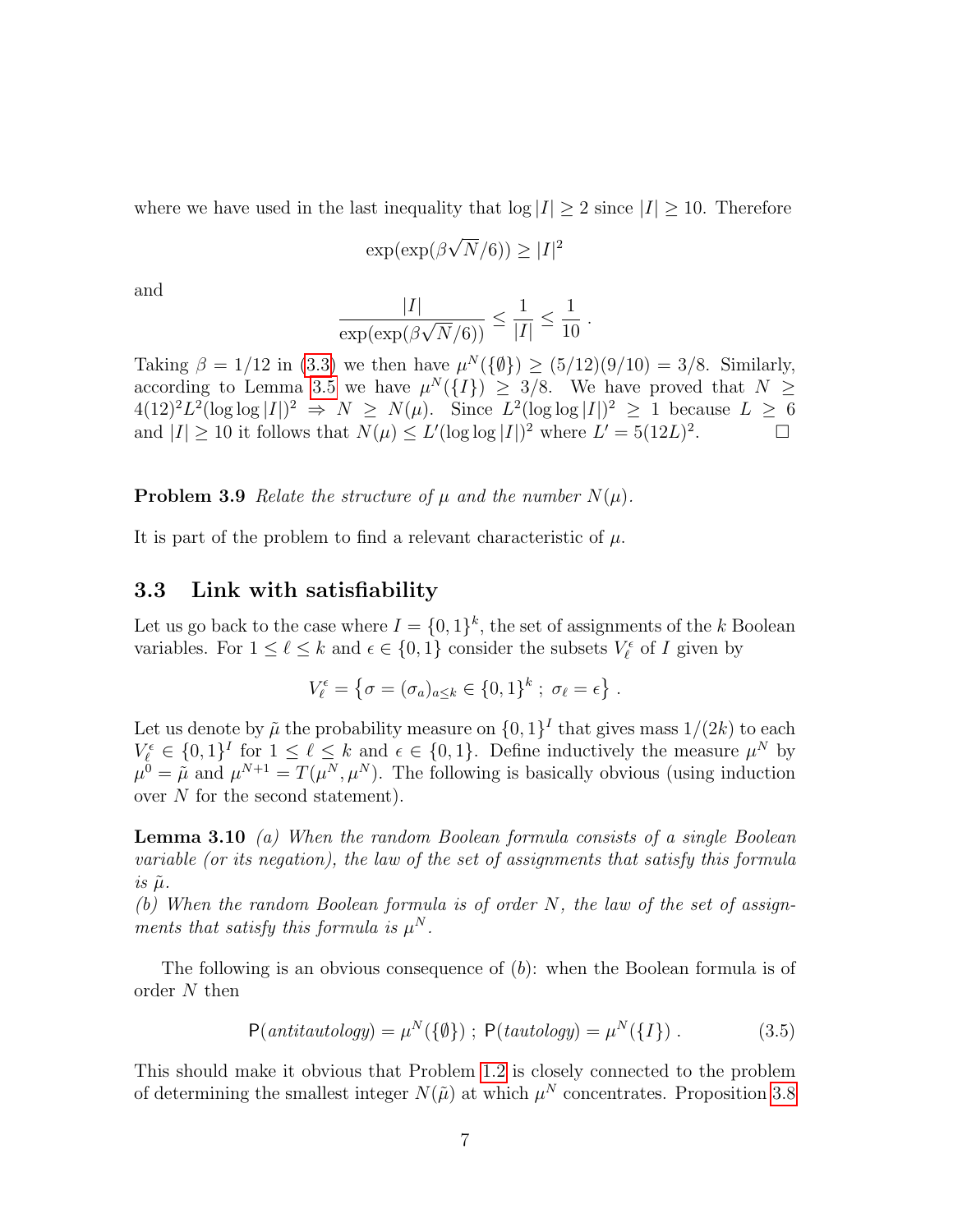yields  $N(\tilde{\mu}) \le L'(\log \log |I|)^2 \le L'(\log k)^2$ . We unfortunately have no improvement to offer on this general bound using the special structure of our situation.

*Proof of Theorem [1.1](#page-2-0) (a).* Combining [\(3.5\)](#page-6-0) and [\(3.3\)](#page-5-0), and using that  $|I| = |\{0, 1\}^{k_N}| =$  $2^{k_N}$  we obtain that for any  $\beta < 1/2$  and N large enough

 $P(tautology) = P(antitautology) \ge (1/2 - \beta)(1 - 2^{k_N} \exp(-\exp(\beta$ √  $N/6)$ ).

Under the condition that  $k_N / \exp(c)$ √  $N$ )  $\rightarrow$  0 for any  $c > 0$ , the right-hand side has a limit  $1/2 - \beta$ , and since  $\beta > 0$  is arbitrary, this proves that  $P(constant) \rightarrow 1$ .  $\Box$ 

More generally, the meaning of  $(3.2)$  is striking: with probability near  $1/2$ , only a very small proportion of all assignments of the variables satisfy the boolean formula. (Similarly, according to Lemma [3.5,](#page-5-1) with probability near 1/2, an overwhelming proportion of all assignments of the variables satisfy the Boolean formula.) Of course, when there are  $M$  possible assignments and the proportion of assignments that satisfy the Boolean formula is  $\langle 1/M \rangle$  this means that no assignment satisfies it and it is an antitautology.

# 4 A first decomposition result

For a positive measure  $\nu$  on  $\{0,1\}^I$  we denote by  $|\nu|$  its total mass. Thus

<span id="page-7-2"></span>
$$
|T^{\cap}(\nu, \nu')| = |\nu||\nu'| \; ; \; |T^{\cup}(\nu, \nu')| = |\nu||\nu'| \; . \tag{4.1}
$$

Let us note the following simple, yet crucial fact.

**Lemma 4.1** For each  $i \in I$  we have

<span id="page-7-0"></span>
$$
T^{(i)}(\nu, \nu')(\{A \subset I; i \in A\}) = \nu(\{A \subset I; i \in A\})\nu'(\{A \subset I; i \in A\}).
$$
 (4.2)

<span id="page-7-1"></span>
$$
T^{\cup}(\nu, \nu')(\lbrace A \subset I; i \in A \rbrace) \le \nu(\lbrace A \subset I; i \in A \rbrace)|\nu'| + |\nu|\nu'(\lbrace A \subset I; i \in A \rbrace). \tag{4.3}
$$

Proof. To prove [\(4.2\)](#page-7-0) we write

$$
T^{\cap}(\nu, \nu')(\{C \subset I; i \in C\}) = \nu \otimes \nu'(\{(A, B) \in \{0, 1\}^I \times \{0, 1\}^I; i \in A \cap B\})
$$
  
=  $\nu \otimes \nu'(\{(A, B) \in \{0, 1\}^I \times \{0, 1\}^I; i \in A, i \in B\})$   
=  $\nu(\{A \subset I; i \in A\})\nu'(\{A \subset I; i \in A\})$ . (4.4)

To prove [\(4.3\)](#page-7-1) we note that

$$
T^{\cup}(\nu, \nu')(\{C \subset I; i \in C\}) = \nu \otimes \nu'(\{(A, B) \in \{0, 1\}^I \times \{0, 1\}^I; i \in A \cup B\})
$$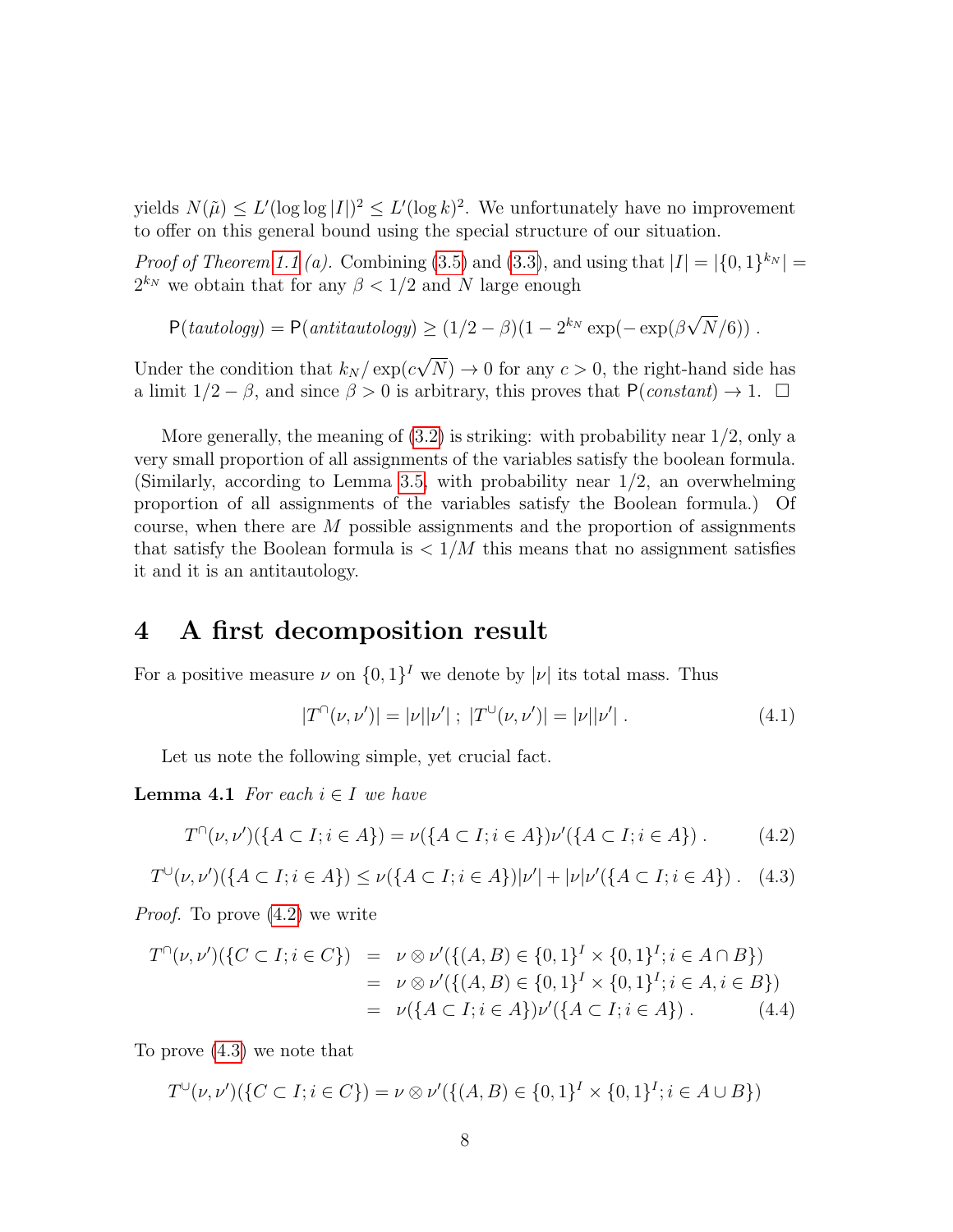is at most

$$
\nu \otimes \nu'(\{(A, B) \in \{0, 1\}^I \times \{0, 1\}^I; i \in A\}) + \nu \otimes \nu'(\{(A, B) \in \{0, 1\}^I \times \{0, 1\}^I; i \in B\})
$$

and that this quantity equals the right-hand side of  $(4.3)$ .

**Proposition 4.2** Consider  $\mu \in \mathcal{M}$ . Assume that we have a decomposition  $\mu =$  $\nu + \nu'$  where  $\nu$  and  $\nu'$  are positive measures. Then there is a decomposition

<span id="page-8-3"></span><span id="page-8-0"></span>
$$
T(\mu, \mu) = \lambda + \lambda' \tag{4.5}
$$

such that  $|\lambda| = |\nu|$  and for each  $i \in I$  we have

$$
\lambda(\{C \subset I; i \in C\}) \le \frac{1}{2}(1+2|\nu|)\nu(\{C \subset I; i \in C\})\,. \tag{4.6}
$$

*Proof.* We define the positive measure  $\lambda$  by

<span id="page-8-1"></span>
$$
2\lambda = T^{\cap}(\nu, \nu) + T^{\cap}(\nu, \nu') + T^{\cap}(\nu', \nu) + T^{\cup}(\nu, \nu) . \qquad (4.7)
$$

(It is true but not helpful that  $T^{\cap}(\nu, \nu') = T^{\cap}(\nu', \nu)$ .) We note that  $|\mu| = 1$  $|\nu| + |\nu'|$  so that

$$
2|\lambda| = |\nu|^2 + 2|\nu||\nu'| + |\nu|^2 = 2|\nu|(|\nu| + |\nu'|) = 2|\nu|
$$

and thus  $|\lambda| = |\nu|$ . Furthermore it is obvious from [\(3.1\)](#page-4-1) that [\(4.5\)](#page-8-0) holds for  $\lambda'$  such that

$$
2\lambda' = T^{\cap}(\nu', \nu') + T^{\cup}(\nu, \nu') + T^{\cup}(\nu', \nu) + T^{\cup}(\nu', \nu') .
$$

Next, thinking of i as fixed once and for all, let  $\alpha = \nu({C \subset I; i \in C})$  and  $\alpha' = \nu'(\lbrace C \subset I; i \in C \rbrace)$ . Since  $\mu \in \mathcal{M}$  we have  $1/2 = \mu(\lbrace C \subset I; i \in C \rbrace) = \alpha + \alpha'$ so that

<span id="page-8-2"></span>
$$
\alpha' = \frac{1}{2} - \alpha \tag{4.8}
$$

The idea behind the choice [\(4.7\)](#page-8-1) is that for each of the pieces  $\theta$  of this sum we can use [\(4.2\)](#page-7-0) and [\(4.3\)](#page-7-1) to control  $\theta({C \subset I; i \in C})$ , and it follows from these relations that

$$
2\lambda(\{C \subset I; i \in C\}) \le \alpha^2 + 2\alpha\alpha' + 2\alpha|\nu|
$$

and using [\(4.8\)](#page-8-2) we obtain

$$
2\lambda(\lbrace C \subset I; i \in C \rbrace) \leq \alpha^2 + 2\alpha(1/2 - \alpha) + 2\alpha|\nu| \leq \alpha(1 + 2|\nu|).
$$

<span id="page-8-4"></span> $\Box$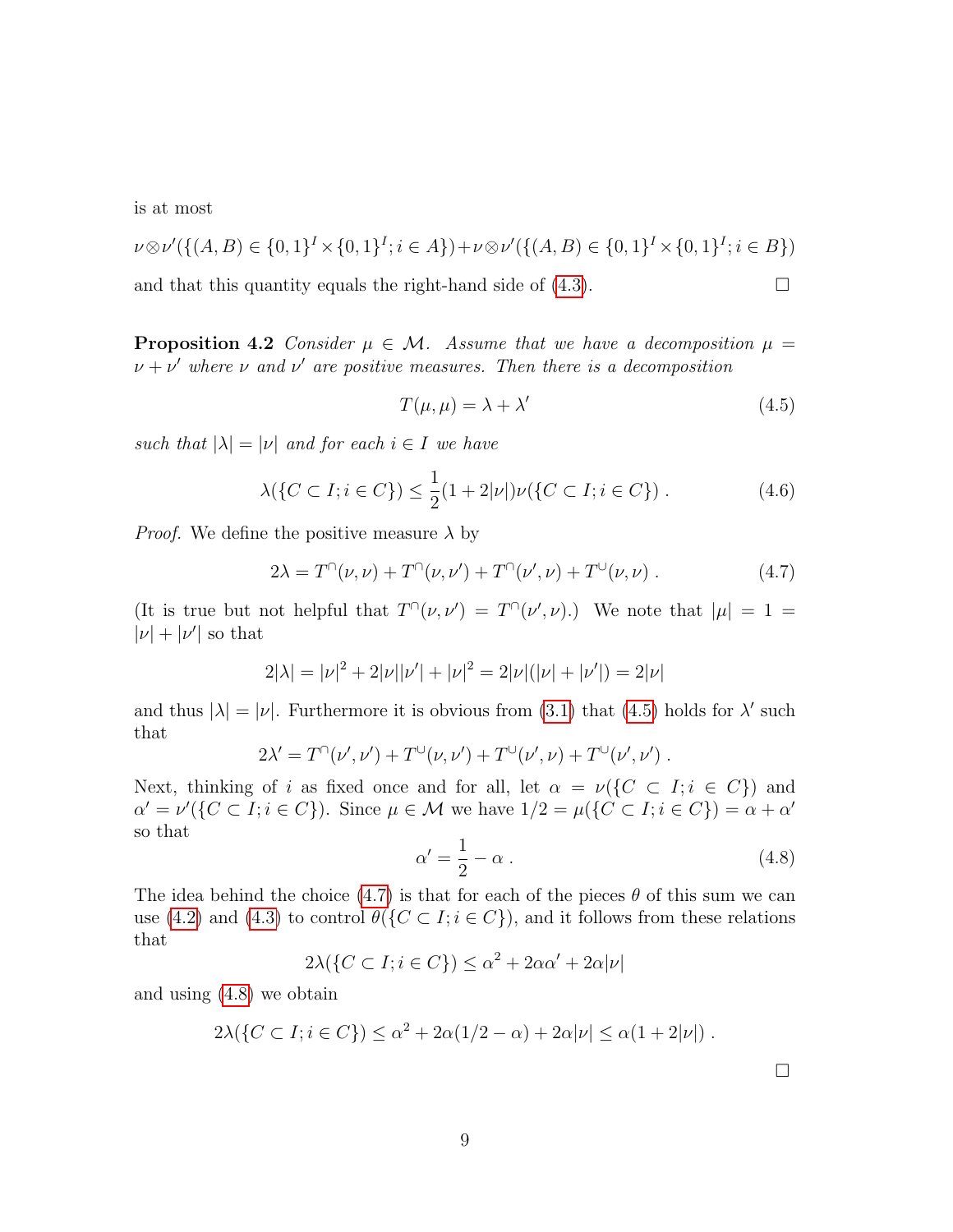**Corollary 4.3** Consider a measure  $\mu \in \mathcal{M}$ . Define recursively  $\mu^0 = \mu$  and  $\mu^{N+1} =$  $T(\mu^N, \mu^N)$ . Consider any  $0 < \beta < 1/2$ . Then we can write

$$
\mu^N = \lambda_N + \lambda'_N \ . \tag{4.9}
$$

where  $\lambda_N$  and  $\lambda'_N$  are positive measures with  $|\lambda_N| = 1/2 - \beta$  and

$$
\forall i \in I \ , \ \lambda_N(\{C \subset I; i \in C\}) \le \exp(-\beta N)|\lambda_N| \ . \tag{4.10}
$$

*Proof.* The proof is by induction over N. For  $N = 0$  it suffices to take  $\lambda_0 =$  $(1/2 - \beta)\mu$ . For the induction step from N to  $N + 1$  we use Proposition [4.2](#page-8-3) and  $(1+2|\lambda_N|)/2 = 1-\beta \leq \exp(-\beta).$ 

### <span id="page-9-0"></span>5 Proof of Theorem [3.6](#page-5-4)

<span id="page-9-3"></span>Let us start with an elementary fact.

**Lemma 5.1** Consider an integer  $q \geq 2$ . Consider numbers  $(a_\ell)_{1 \leq \ell \leq q}$  with  $a_\ell \geq 0$ and  $\sum_{1 \leq \ell \leq q} a_{\ell} \leq 1$ . We define  $a_{1,\ell} = a_{\ell}$ . For  $N \geq 1$  and  $1 \leq s \leq q$  we define  $a_{N,s}$ by the formulas

$$
a_{N+1,1} = a_{N,1} - \frac{a_{N,1}^2}{2},
$$
  
 
$$
1 < s < q \Rightarrow a_{N+1,s} = a_{N,s} + \frac{a_{N,s-1}^2}{2} - \frac{a_{N,s}^2}{2}
$$
  
 
$$
a_{N+1,q} = a_{N,q} + \frac{a_{N,q-1}^2}{2}.
$$

Then for each  $1 \leq s \leq q-1$  and each  $N \geq 1$  we have

<span id="page-9-1"></span>
$$
a_{N,s} \le \frac{2s}{N} \,. \tag{5.1}
$$

Proof. The proof is going to be a double induction. The important fact is the trivial inequality

<span id="page-9-2"></span>
$$
\frac{1}{N} - \frac{1}{N^2} \le \frac{1}{N+1} \,. \tag{5.2}
$$

Let us first observe that it is obvious to prove by induction that  $\sum_{1 \leq s \leq q} a_{N,s} =$  $\sum_{1 \leq s \leq q} a_{\ell} \leq 1$  and that  $a_{N,s} \geq 0$ .

Let us first prove that [\(5.1\)](#page-9-1) holds for  $s = 1$ . For  $N \leq 2$  this is because  $a_{N,1} \leq$  $1 \leq 2/N$ . For  $N \geq 2$  we proceed by induction over N, using that  $2/N \leq 1$  and that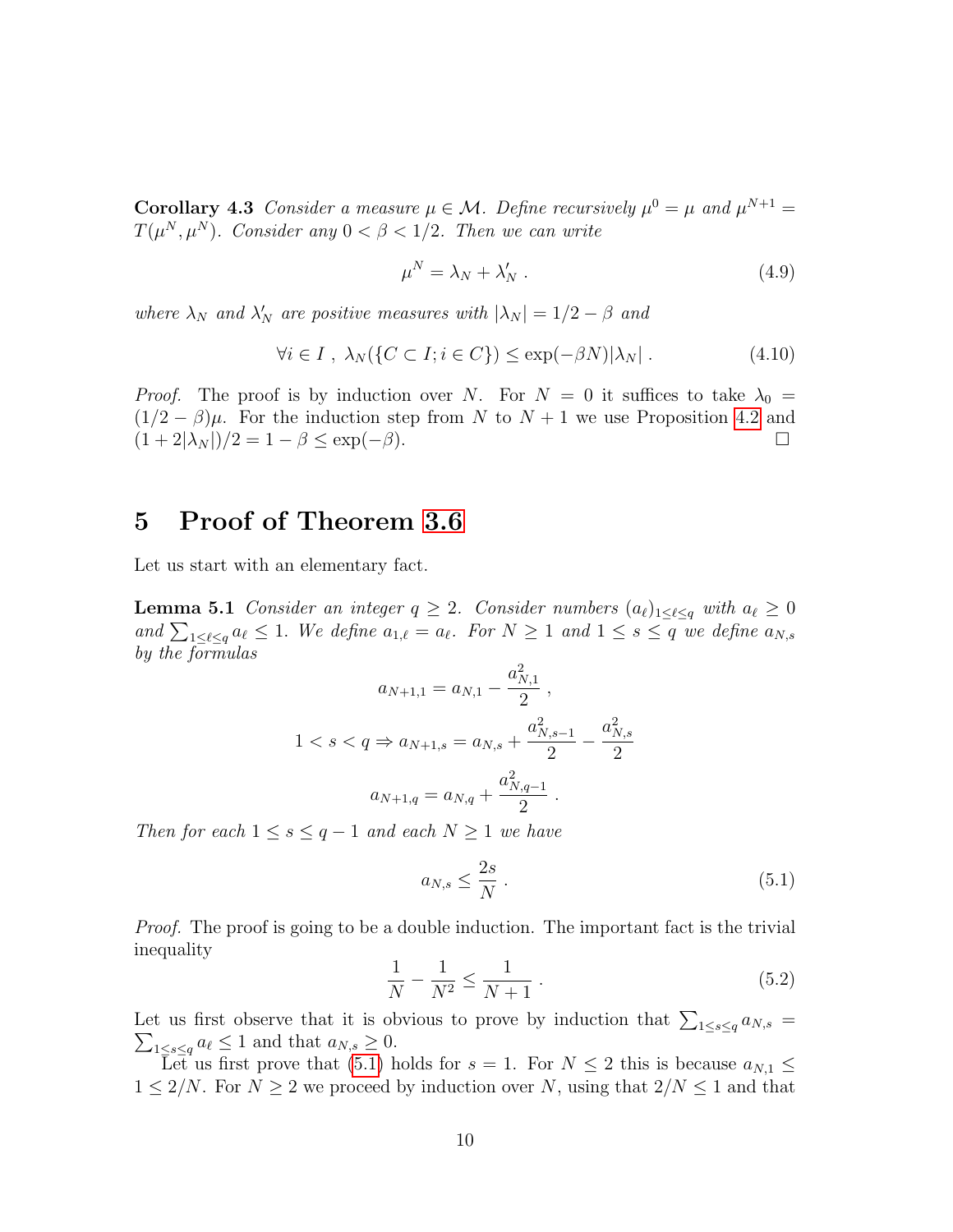the function  $x - x^2/2$  is increasing for  $x \le 1$ . The induction step is immediate from  $(5.2).$  $(5.2).$ 

Let us now assume that [\(5.1\)](#page-9-1) had been proved for a given  $s < q - 1$  and all N. We then prove that it holds for  $s + 1$  and all N. For  $N \leq 2(s + 1)$  this is obvious since  $a_{s+1,N} \leq 1$ . For  $N \geq 2(s+1)$  we proceed by induction over N, using again that the function  $x - x^2/2$  is increasing for  $x \le 1$  and that  $2(s+1)/N \le 1$ . We have

$$
a_{N+1,s+1} = a_{N,s+1} + \frac{a_{N,s}^2}{2} - \frac{a_{N,s+1}^2}{2} \le \frac{2(s+1)}{N} + \frac{2s^2}{N^2} - \frac{2(s+1)^2}{N^2},
$$

and since  $2s^2 - 2(s+1)^2 \leq -2(s+1)$  the right-hand side is  $\leq 2(s+1)/(N+1)$  by [\(5.2\)](#page-9-2).

Let us explain right away how we will use this.

Corollary 5.2 We have

<span id="page-10-3"></span>
$$
a_{N,q} \ge \sum_{1 \le \ell \le q} a_{\ell} - q^2/N \tag{5.3}
$$

*Proof.* As we already observed we have  $\sum_{1 \leq \ell \leq q} a_{N,\ell} = \sum_{1 \leq \ell \leq q} a_{\ell}$ , and by [\(5.1\)](#page-9-1) we have  $\sum_{1 \leq \ell < q} a_{N,\ell} \leq \sum_{1 \leq \ell < q} 2\ell/N = q(q-1)/N \leq q^2/N.$ 

Let us now introduce some notation. Given a number  $0 < a < 1$ , for  $\ell \geq 0$  we define  $H(a, \ell)$  as follows:  $H(a, 0) = 1$ ,  $H(a, 1) = a$  and  $H(a, \ell + 1) = H(a, \ell)^2$ , so that for  $\ell \geq 1$  we have  $H(a, \ell) = a^{2^{\ell-1}}$ .

Let us now state our main technical construction.

**Proposition 5.3** Consider  $\mu \in \mathcal{M}$ , an integer  $q \geq 2$  and a number  $0 < a < 1$ . Assume that we have a decomposition

<span id="page-10-4"></span><span id="page-10-2"></span>
$$
\mu = \sum_{0 \le \ell \le q} \nu_{\ell} \tag{5.4}
$$

where  $\nu_{\ell}$  is a positive measure with the following property:

<span id="page-10-1"></span>
$$
\forall \ell \le q \; , \; \forall i \in I \; , \; \nu_{\ell}(\{A \subset I; i \in A\}) \le H(a, \ell)|\nu_{\ell}| \; . \tag{5.5}
$$

Then we have a decomposition

$$
T(\mu, \mu) = \sum_{0 \le \ell \le q} \lambda_{\ell} \tag{5.6}
$$

where the  $\lambda_{\ell}$  are positive measures that satisfy the following property

<span id="page-10-0"></span>
$$
\forall \ell \le q \ , \ \forall i \in I \ , \ \lambda_{\ell}(\{A \subset I; i \in A\}) \le 2H(a,\ell)|\lambda_{\ell}| \ . \tag{5.7}
$$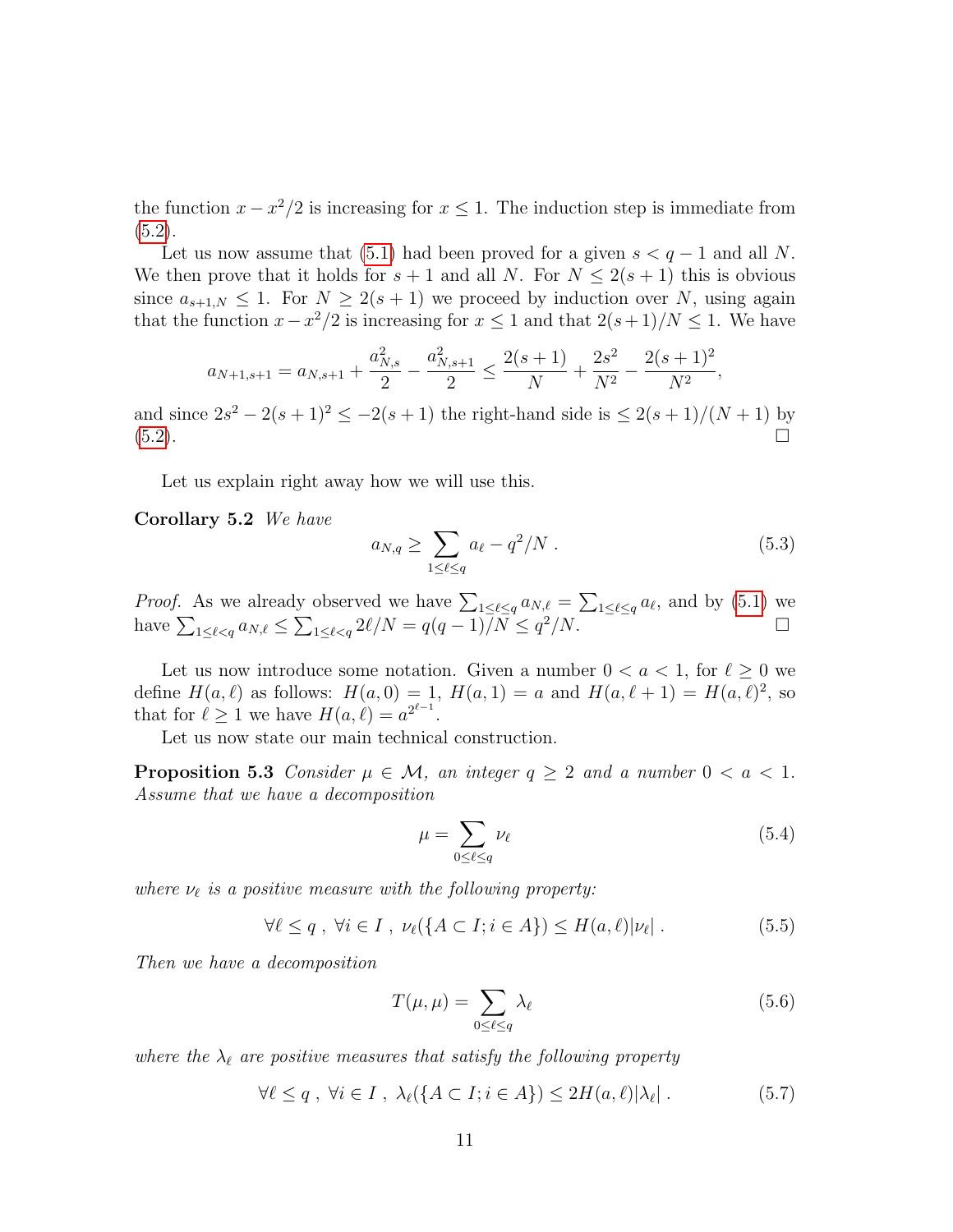Moreover we have

$$
|\lambda_0| = |\nu_0| \; ; \; |\lambda_1| = |\nu_1| - |\nu_1|^2 / 2 \; ; \; |\lambda_q| = |\nu_q| + |\nu_{q-1}|^2 / 2 \tag{5.8}
$$

and for  $1 < s < q$  we have

$$
|\lambda_s| = |\nu_s| + |\nu_{s-1}|^2/2 - |\nu_s|^2/2.
$$
 (5.9)

Proof. We have

<span id="page-11-0"></span>
$$
2T(\mu,\mu) = \sum_{0 \le \ell,\ell' \le q} T^{\cap}(\nu_{\ell},\nu_{\ell'}) + \sum_{0 \le \ell,\ell' \le q} T^{\cup}(\nu_{\ell},\nu_{\ell'}) , \qquad (5.10)
$$

and we are going to define each of the measures  $2\lambda_\ell$  as a sum of a suitable subset of these  $2(q+1)^2$  terms, using each term exactly once. The difficulty is to satisfy the condition [\(5.7\)](#page-10-0). The larger  $\ell$ , the more stringent is this definition. For  $\ell = 0$ , this condition is the easiest to satisfy, and each of the terms in the right-hand side of  $(5.10)$  satisfies it. For this reason we will define  $\lambda_0$  last, as the sum of all the terms that we cannot handle otherwise. We define

<span id="page-11-1"></span>
$$
2\lambda_1 = T^{\cap}(\nu_1, \nu_0) + T^{\cap}(\nu_0, \nu_1) + T^{\cup}(\nu_1, \nu_1) + \sum_{2 \le \ell \le q} T^{\cup}(\nu_\ell, \nu_1) + \sum_{2 \le \ell \le q} T^{\cup}(\nu_1, \nu_\ell).
$$
 (5.11)

Thus

$$
2|\lambda_1| = 2|\nu_1||\nu_0| + |\nu_1|^2 + 2|\nu_1| \sum_{2 \leq \ell \leq q} |\nu_\ell| = 2|\nu_1| \left(\sum_{0 \leq \ell \leq q} |\nu_\ell|\right) - |\nu_1|^2 = 2|\nu_1| - |\nu_1|^2.
$$

Now [\(5.11\)](#page-11-1) exhibits  $\lambda_1$  as a sum  $\sum_n \lambda_{1,n}$ , so that to proves [\(5.7\)](#page-10-0) for  $\ell = 1$  it suffices to use Lemma [4.1](#page-7-2) and  $(5.5)$  to show that for each of these pieces we have  $\lambda_{1,n}(\lbrace A \subset I; i \in A \rbrace) \leq 2a |\lambda_{1,n}|$ . For example, we have

$$
T^{\cap}(\nu_1, \nu_0)(\{A \subset I; i \in A\}) = \nu_1(\{A \subset I; i \in A\})\nu_0(\{A \subset I; i \in A\})
$$
  
\$\leq a|\nu\_1||\nu\_0| = a|T^{\cap}(\nu\_1, \nu\_0)|\$ .

and

$$
T^{\cup}(\nu_1,\nu_1)(\{A \subset I; i \in A\}) \leq 2\nu_1(\{A \subset I; i \in A\})|\nu_1| \leq 2a|\nu_1|^2 = 2a|T^{\cup}(\nu_1,\nu_1)|.
$$

Now we define

<span id="page-11-2"></span>
$$
2\lambda_q = T^{\cap}(\nu_q, \nu_q) + \sum_{0 \le \ell \le q-1} T^{\cap}(\nu_q, \nu_\ell) + \sum_{0 \le \ell \le q-1} T^{\cap}(\nu_\ell, \nu_q) + T^{\cup}(\nu_q, \nu_q) + T^{\cap}(\nu_{q-1}, \nu_{q-1}),
$$
\n(5.12)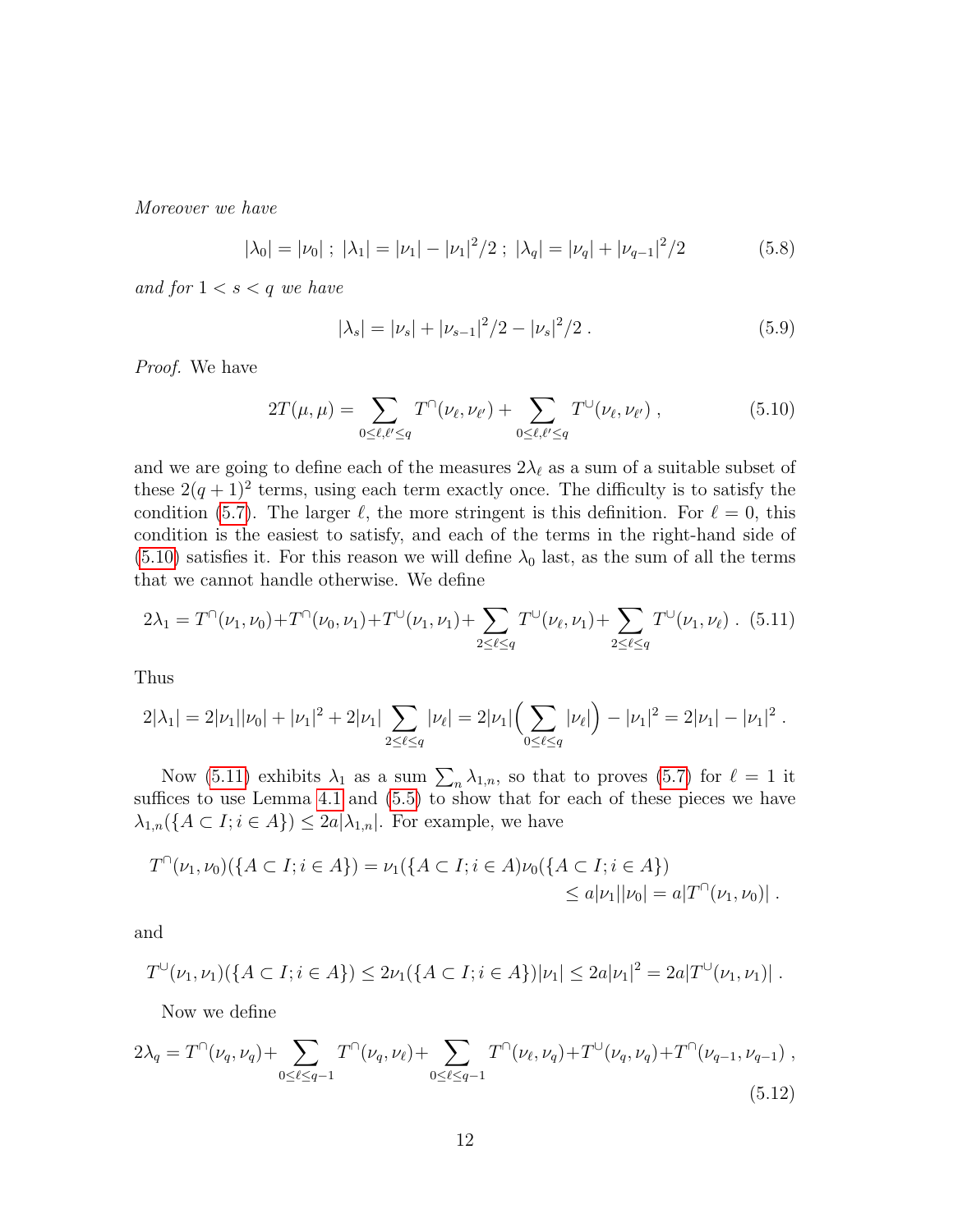so that

$$
2|\lambda_q| = |\nu_q|^2 + 2|\nu_q| \sum_{0 \le \ell \le q-1} |\nu_\ell| + |\nu_q|^2 + |\nu_{q-1}|^2
$$
  
= 
$$
2|\nu_q| \sum_{0 \le \ell \le q} |\nu_\ell| + |\nu_{q-1}|^2 = 2|\nu_q| + |\nu_{q-1}|^2.
$$

Since [\(5.12\)](#page-11-2) exhibits  $\lambda_q$  as a sum  $\sum_n \lambda_{q,n}$ , to prove that [\(5.7\)](#page-10-0) holds for  $\ell = q$  it suffices to prove that for each n we have  $\lambda_{q,n}(\lbrace A \subset I; i \in A \rbrace) \leq 2H(a,q)|\lambda_{q,n}|$ . For all the terms but the last one this is a consequence of Lemma [4.1](#page-7-2) and [\(5.5\)](#page-10-1). For the last term, we use that  $H(a,q-1)^2 = H(a,q)$ , so that

$$
T^{\cap}(\nu_{q-1}, \nu_{q-1})(\{A \subset I; i \in A\}) = \nu_{q-1}(\{A \subset I; i \in A\})^2
$$
  
\$\leq H(a, q-1)^2 |\nu\_{q-1}|^2 = H(a, q)|T^{\cap}(\nu\_{q-1}, \nu\_{q-1})|.

For  $1 < s < q$  we define (see the figure below)

$$
2\lambda_s = \sum_{0 \le \ell < s} T^{\cap}(\nu_s, \nu_\ell) + \sum_{0 \le \ell < s} T^{\cap}(\nu_\ell, \nu_s) + T^{\cup}(\nu_s, \nu_s) + \sum_{s < \ell \le q} T^{\cup}(\nu_s, \nu_\ell) + \sum_{s < \ell \le q} T^{\cup}(\nu_\ell, \nu_s) + T^{\cap}(\nu_{s-1}, \nu_{s-1}), \quad (5.13)
$$

so that

$$
2|\lambda_s| = 2|\nu_s| \sum_{0 \le \ell < s} |\nu_\ell| + |\nu_s|^2 + 2|\nu_s| \sum_{s < \ell \le q} |\nu_\ell| + |\nu_{s-1}|^2
$$
\n
$$
= 2|\nu_s| \sum_{0 \le \ell \le q} |\nu_\ell| - |\nu_s|^2 + |\nu_{s-1}|^2 = 2|\nu_s| - |\nu_s|^2 + |\nu_{s-1}|^2. \tag{5.14}
$$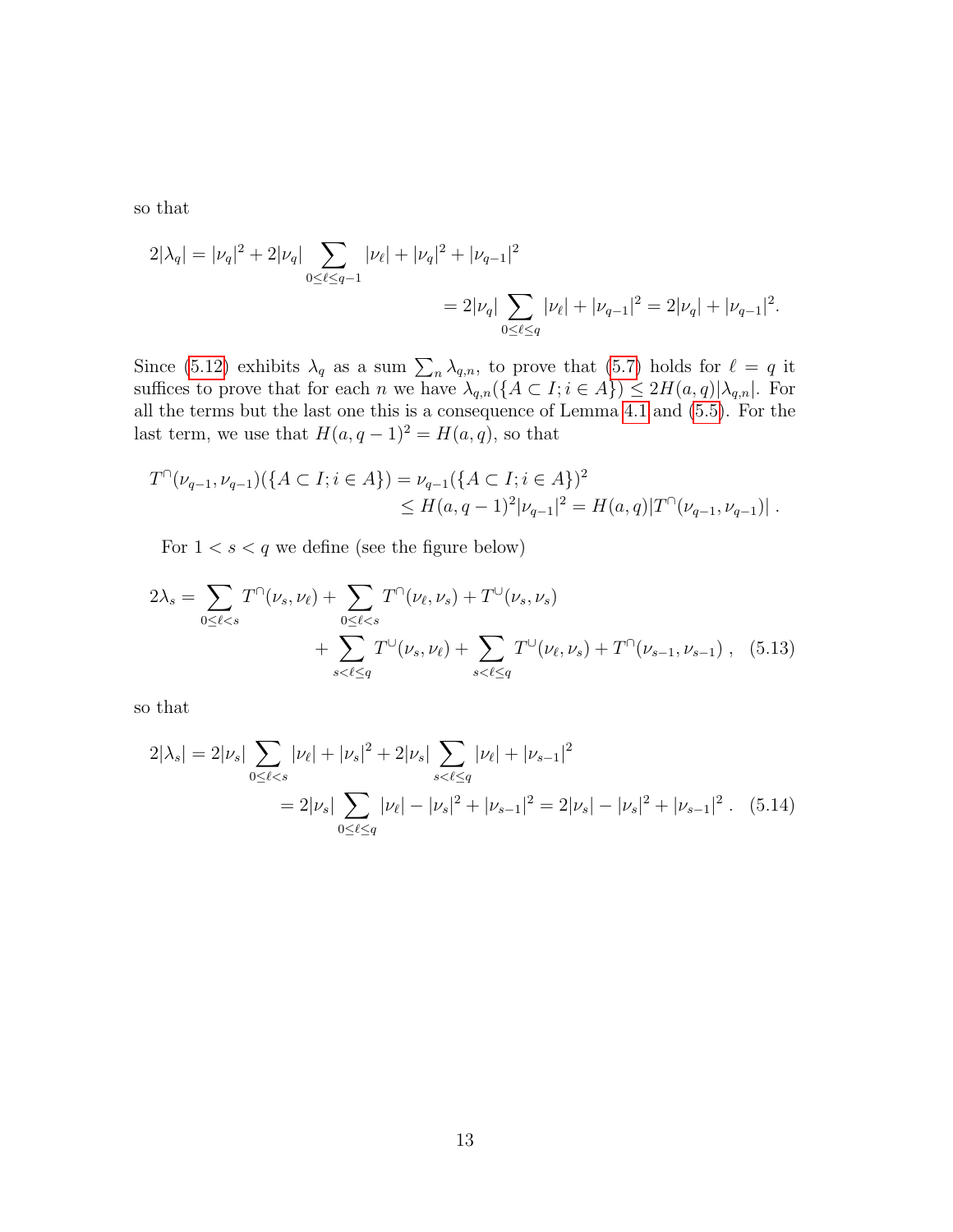

Figure: Attribution of the terms when  $q = 4$ 

The proof of [\(5.7\)](#page-10-0) when  $1 < s < q$  is identical to the proof in the case  $s = q$ . Next we define  $\lambda_0$  as the sum of the terms that have not appeared in one of the  $\lambda_s$ for  $1 \leq s \leq q$ . Even though this formula is irrelevant, the reader can check that

$$
\lambda_0 = T^{\cap}(\nu_0, \nu_0) + T^{\cup}(\nu_0, \nu_0) + \sum_{1 \leq \ell \leq q} T^{\cup}(\nu_0, \nu_\ell) + \sum_{1 \leq \ell \leq q} T^{\cup}(\nu_\ell, \nu_0).
$$

Finally, we show that each term of the type  $T^{\cap}(\nu_{\ell}, \nu_{\ell'})$  or  $T^{\cup}(\nu_{\ell}, \nu_{\ell'})$  appears in exactly one the formulas for  $\lambda_s$ ,  $0 \le s \le q$ . For the terms  $T^{\cup}(\nu_{\ell}, \nu_{\ell'})$  this is obvious as they appear in the formula for  $\lambda_{\min(\ell,\ell')}$  (and only this formula). A term  $T^{\cap}(\nu_{\ell},\nu_{\ell})$ appears in  $\lambda_0$  if  $\ell = 0$ , in  $\lambda_q$  if  $\ell = q$  and in  $\lambda_{\ell+1}$  if  $0 < \ell < q$  (and only there). Finally a term  $T^{\cap}(\nu_{\ell}, \nu_{\ell'})$  for  $\ell \neq \ell'$  appears in  $\lambda_{\max(\ell,\ell')}$  (and only there).

Let us now explain what we have gained by performing this construction. For  $\ell \ge 1$  we obviously have  $2H(a, \ell) \le H(2a, \ell)$ . Also, since  $H(2a, 0) = 1$  we deduce from [\(5.7\)](#page-10-0) that

$$
\forall \ell \le q \,,\,\forall i \in I \,,\,\lambda_{\ell}(\{A \subset I; i \in A\}) \le H(2a,\ell)|\lambda_{\ell}| \,. \tag{5.15}
$$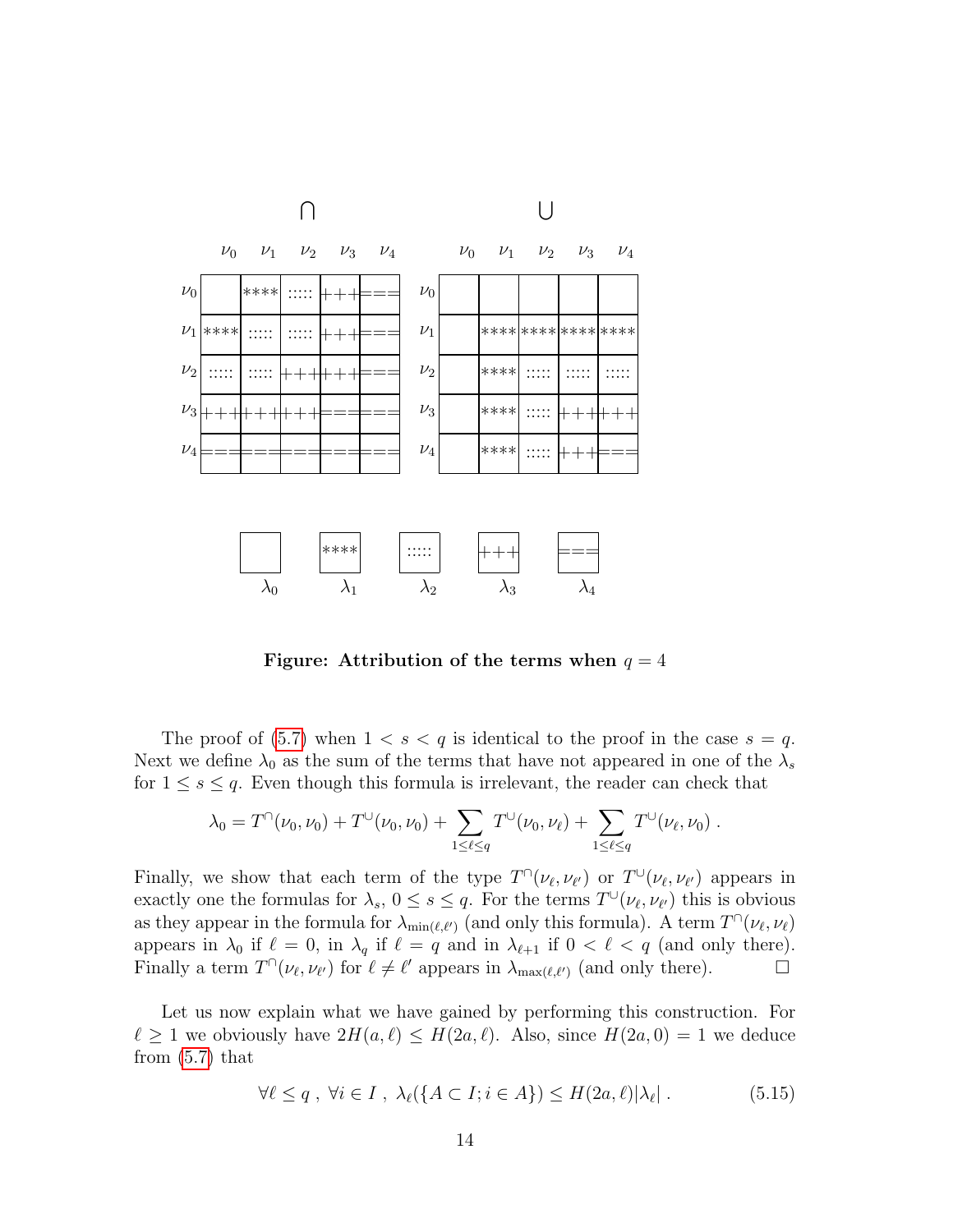That is, at the cost of replacing a by 2a,  $T(\mu, \mu)$  has a decomposition similar to [\(5.4\)](#page-10-2) but we have shifted a little bit of mass to  $\lambda_q$ . In [\(5.3\)](#page-10-3) we estimated how the mass has shifted by repeating the operation  $N$  times. More formally, we have the following.

<span id="page-14-2"></span>**Proposition 5.4** Consider  $\mu \in \mathcal{M}$ . Consider an integer  $P \geq 1$  and an integer  $q \geq 2$ . Assume that we have a decomposition  $\mu = \nu + \nu'$  with the property that

<span id="page-14-1"></span>
$$
\forall i \in I \, , \, \nu(\{A \subset I; i \in A\}) \le 2^{-P} |\nu| \, . \tag{5.16}
$$

Then we have a decomposition  $\mu^P = \eta + \eta'$  with  $|\eta| \geq |\nu| - q^2/P$  and

<span id="page-14-3"></span>
$$
\forall i \in I \ , \ \eta(\{A \subset I, i \in A\}) \le 2^{-2^{q-1}} |\eta| \ . \tag{5.17}
$$

This statement is useful when  $2<sup>q</sup>$  is much larger than P but  $q<sup>2</sup>$  is much smaller than P.

*Proof.* For  $1 \leq \ell \leq q$  define the numbers  $a_{\ell}$  by  $a_1 = |\nu_1|$  and  $a_{\ell} = 0$  otherwise. For  $N \geq 1$  consider the numbers  $a_{N,\ell}$  defined by the induction relations of Lemma [5.1.](#page-9-3) We prove by induction over N that for  $1 \leq N \leq P$  there exists a decomposition  $\mu^N = \sum_{0 \leq \ell \leq q} \lambda_{N,\ell}$  such that for  $1 \leq \ell \leq q$  we have  $|\lambda_{N,\ell}| = a_{N,\ell}$ , while

<span id="page-14-0"></span>
$$
\forall \ell \le q \ , \ \forall i \in I \ , \ \lambda_{N,\ell}(\{A \subset I; i \in A\}) \le H(2^{N-P-1}, \ell)|\lambda_{N,\ell}| \ . \tag{5.18}
$$

For  $N = 1$  we set  $\lambda_{1,1} = \nu_1$ ,  $\lambda_{1,\ell} = 0$  for  $1 < \ell \leq q$  and  $\lambda_0^1 = \nu_0$ . Then [\(5.18\)](#page-14-0) holds because it holds trivially for  $1 < \ell \leq q$  while for  $\ell = 1$  it holds by [\(5.16\)](#page-14-1) since  $H(a, 1) = a$ . For the induction step from N to  $N+1$  we simply apply Proposition [5.3.](#page-10-4) For  $N = P$  we obtain a decomposition  $\mu^N = \sum_{0 \leq \ell \leq q} \lambda_{P,\ell}$  with  $|\lambda_{P,q}| \geq |\nu_1| - q^2/N$ and

$$
\forall \ell \leq q \;,\; \forall i \in I \;,\; \lambda_{P,\ell}(\lbrace A \subset I, i \in A \rbrace) \leq H(2^{-1}, \ell) |\lambda_{P,\ell}| \;.
$$

We then set  $\eta = \lambda_{P,q}$  and  $\eta' = \sum_{0 \leq \ell \leq q-1} \lambda_{P,\ell}$ , using also that  $H(2^{-1}, q) = 2^{-2^{q-1}}$ .

*Proof of Theorem [3.6.](#page-5-4)* The idea is to use first Corollary [4.3](#page-8-4) in order to produce the condition [\(5.16\)](#page-14-1) and to be able to use Proposition [5.4.](#page-14-2) Let us fix  $\beta < 1/2$  and consider an integer  $q \ge 2$  with  $N \ge 9q^2/\beta^2$ . Consider the smallest integer P such that  $P \geq 2q^2/\beta$ , so that  $P \leq 3q^2/\beta \leq 3q^2/\beta^2 \leq N/3$ . Let  $N' = N - P$  so that  $\beta N' \geq \beta N - \beta P \geq 9q^2/\beta - 3q^2/\beta \geq 6q^2/\beta \geq 2P$ .

We use Corollary [4.3](#page-8-4) (with  $\beta/2$  instead of  $\beta$ ) to obtain that we can write

$$
\mu^{N'}=\nu+\nu'
$$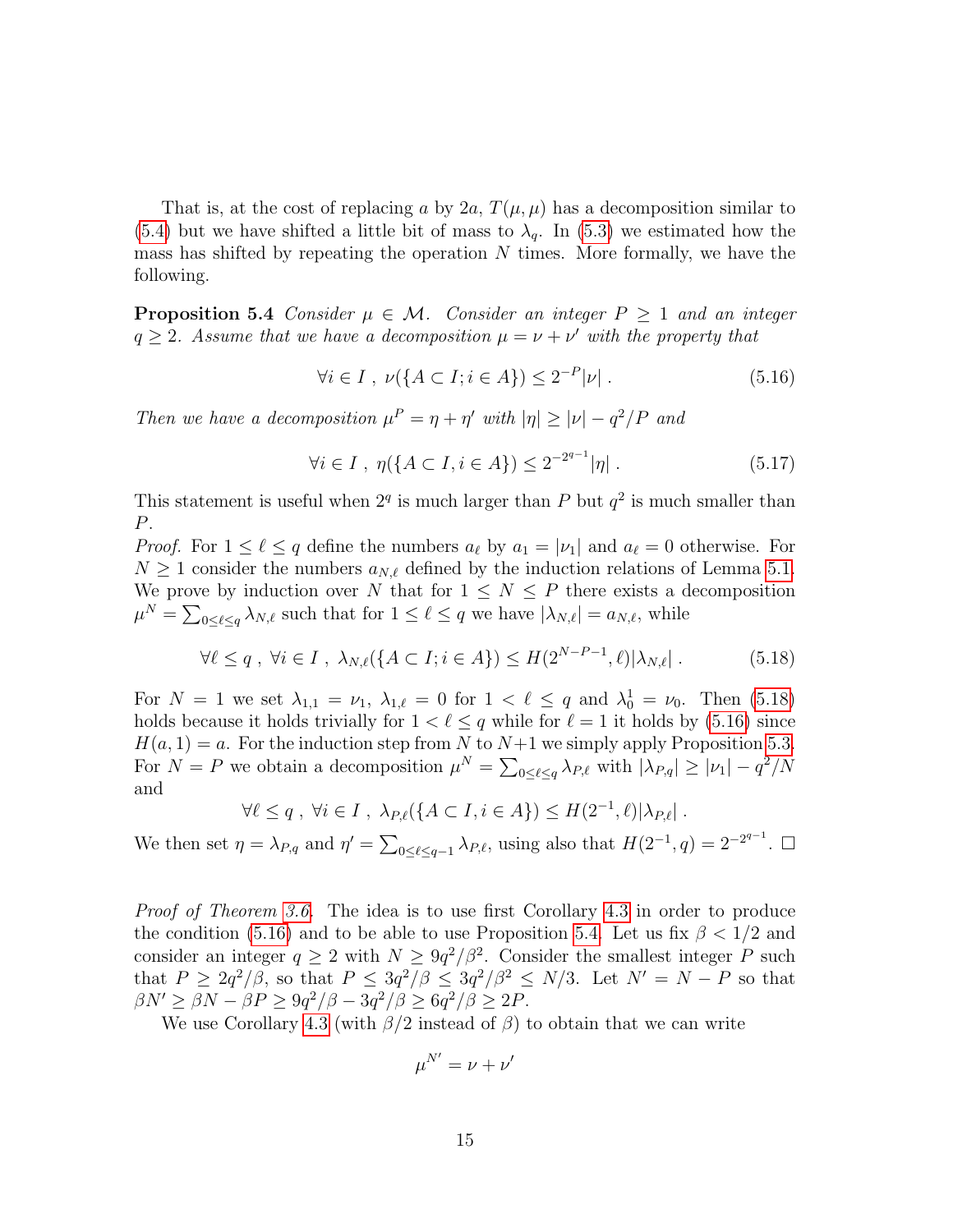with  $|\nu| = 1/2 - \beta/2$  and

$$
\forall i \in I , \nu({A \subset I}; i \in A) \le \exp(-\beta N'/2)|\nu| .
$$

Also,  $\exp(-\beta N'/2) \leq \exp(-P) \leq 2^{-P}$ . We may then apply Proposition [5.4](#page-14-2) to  $\mu^{N'}$  to obtain a decomposition  $\mu^N = (\mu^{N'})^P = \eta + \eta'$  with  $|\eta| \geq |\nu_1| - q^2/P =$  $1/2 - \beta/2 - q^2/P \ge 1/2 - \beta$  and [\(5.17\)](#page-14-3) holds. Now, using (5.17) in the last line we then have

$$
\int |A| d\eta(A) = \int \sum_{i \in I} 1_A(i) d\eta(A) = \sum_{i \in I} \int 1_A(i) d\eta(A)
$$
  
= 
$$
\sum_{i \in I} \eta(\{C \subset I; i \in C\}) \le |I| 2^{-2^{q-1}} |\eta|
$$

so that by Markov's inequality

$$
\eta(\{A \subset I \; ; \; |A| \ge \alpha \, |I|\}) \le \frac{1}{\alpha} 2^{-2^{q-1}} |\eta|
$$

and thus

<span id="page-15-0"></span>
$$
\mu^N(\{A \subset I \; ; \; |A| < \alpha \, |I|\}) \ge (1 - \frac{1}{\alpha} \, 2^{-2^{q-1}}) |\eta| = (1 - \frac{1}{\alpha} \, 2^{-2^{q-1}}) (1/2 - \beta) \,. \tag{5.19}
$$

To prove Theorem [3.6,](#page-5-4) we may assume that  $\beta^2 N \geq 36$ . We will apply [\(5.19\)](#page-15-0) to a suitable value of q to prove  $(3.2)$ . We consider the largest integer q with to a suitable value of q to prove (3.2). We consider the largest integer q with  $9q^2 \leq \beta^2 N$ , so that  $9(q+1)^2 > N\beta^2$  and thus  $q-1 > \beta\sqrt{N}/3 - 2$ . Also, since  $9 \times 2^2 \leq \beta^2 N$  we have  $q \geq 2$ . Now, since e < 4 there exists a constant L such that for  $\beta$  $\overline{\rho}$ ,  $\frac{N}{N} \geq L$  we have  $2^{\beta \sqrt{N}}/3^{-2} = 4^{\beta \sqrt{N}}/6^{-1} \geq 2 \exp(\beta)$ √ at for  $\beta\sqrt{N} \geq L$  we have  $2^{\beta\sqrt{N}/3-2} = 4^{\beta\sqrt{N}/6-1} \geq 2\exp(\beta\sqrt{N}/6)$ . Then  $2^{q-1} \geq$  $2^{\beta\sqrt{N}/3-2} \geq 2\exp(\beta\sqrt{N}/6)$  and thus  $2^{-2^{q-1}} \leq \exp(-\exp(\beta\sqrt{N}/6))$ . We have proved that  $(5.19)$  implies  $(3.2)$ .

### 6 The Asymmetric Case

We now investigate the case where at each internal node of the tree we chose independently the connectives "and" or "or" but we chose "and" with probability  $p > 1/2$  and "or" with probability  $1 - p$ . We will prove that Boolean expressions have a very strong tendency to be antitautologies. (Of course if  $p < 1/2$  they have a very strong tendency to be tautologies.) It is known<sup>[5](#page-15-1)</sup> that for  $p > 1/2$  there is a constant  $c > 0$ , depending on p only, such that if  $2^{k_N} \exp(-cN) \rightarrow 0$  then  $P(antitautology) \rightarrow 1$ . Our main result is much stronger.

<span id="page-15-2"></span><span id="page-15-1"></span><sup>5</sup>This is actually a simple consequence of Lemma [6.4](#page-16-0) below.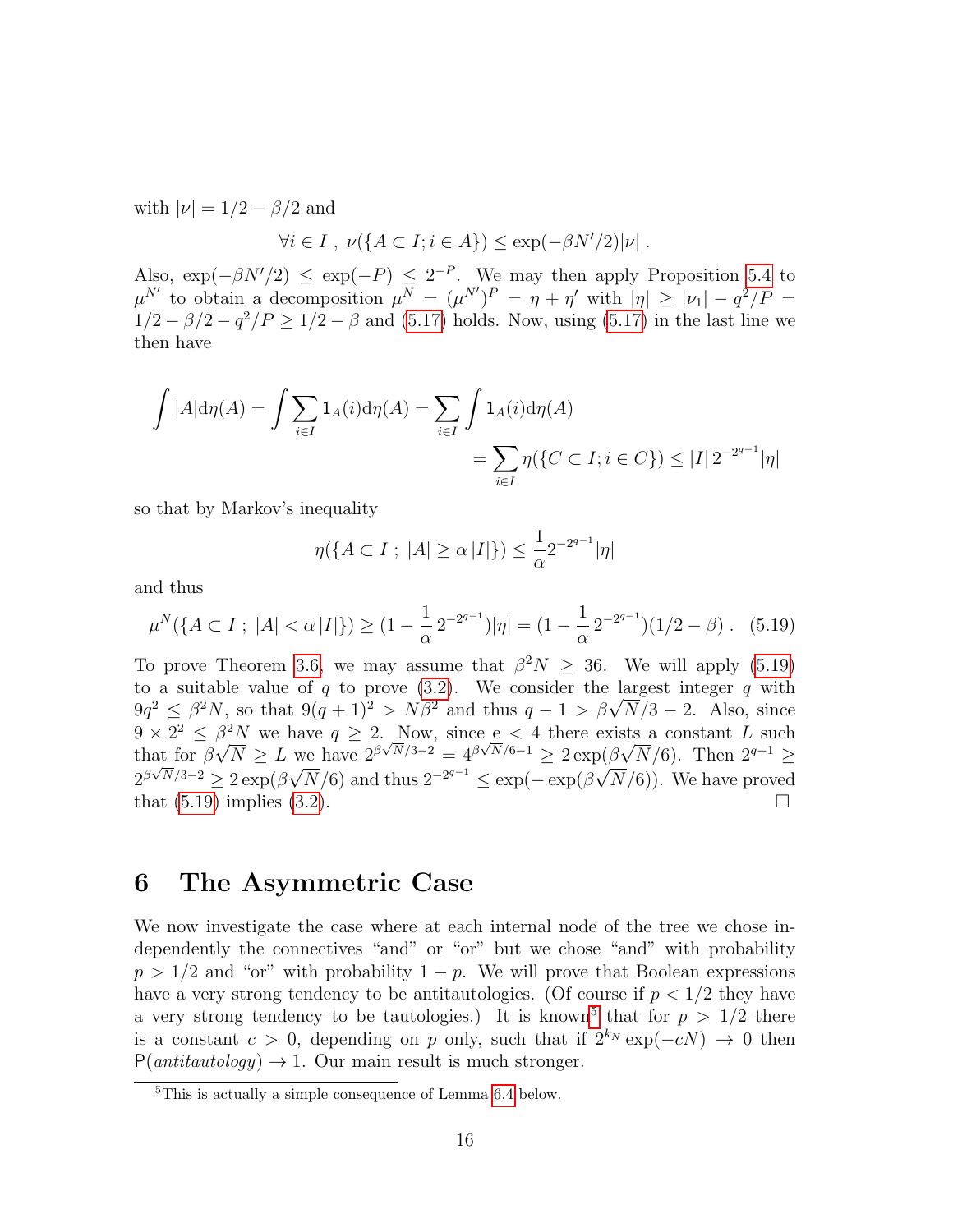**Theorem 6.1** If  $p > 1/2$  there exists a constant  $c > 0$  depending on p only such that if  $k_N \exp(-cN) \to 0$  then P(antitautology)  $\to 1$ .

We will deduce this result from a theorem proved in the abstract setting of Section [3,](#page-3-2) replacing [3.1](#page-4-1) by

$$
T(\mu, \mu') = pT^{\cap}(\mu, \mu') + (1 - p)T^{\cup}(\mu, \mu') . \qquad (6.1)
$$

<span id="page-16-5"></span>**Theorem 6.2** There is a constant K and a constant  $\alpha < 1$  both depending on  $p > 1/2$  only with the following property. Consider a measure  $\mu^0 \in \mathcal{M}$  and define recursively  $\mu^{N+1} = T(\mu^N, \mu^N)$ . Then for  $N \geq K \log \log(3|I|)$  we have

<span id="page-16-1"></span>
$$
\mu^N(\{\emptyset\}) \ge 1 - \alpha^N \tag{6.2}
$$

The main point of this theorem is that  $(6.2)$  holds for rather small values of  $N$ .<sup>[6](#page-16-2)</sup> Let us start with some simple facts.

**Lemma 6.3** The quantity  $a_N = \mu^N(\lbrace A \subset I; i \in A \rbrace)$  is independent of i and satisfies the relations  $a_0 = 1/2$  and

<span id="page-16-3"></span>
$$
a_{N+1} = 2(1-p)a_N + (2p-1)a_N^2.
$$
 (6.3)

*Proof.* The fact that  $a_0 = 1/2$  is a consequence of the definition of M and of the fact that  $\mu^0 \in \mathcal{M}$ . Furthermore [\(6.3\)](#page-16-3) is a consequence of the relations

$$
T^{\cap}(\mu^N, \mu^N)(\{A \subset I; i \in A\}) = a_N^2; \ T^{\cup}(\mu^N, \mu^N)(\{A \subset I; i \in A\}) = 2a_N - a_N^2.
$$

**Lemma 6.4** For each N we have  $a_N \leq (3/2 - p)^N/2$ .

*Proof* From [\(6.3\)](#page-16-3) it is immediate by induction over N that  $a_N \leq 1/2$ . We then deduce from [\(6.3\)](#page-16-3) that  $a_{N+1} \le a_N (2(1-p) + (2p-1)/2) = a_N (3/2 - p)$ .  $\Box$ 

<span id="page-16-4"></span>**Proposition 6.5** Given  $p > 1/2$  there exists a number  $p < 1$  depending only on p with the following property. Assume that for a certain number  $a > 0$  we have a decomposition  $\mu = \nu + \nu'$  with the following properties:

<span id="page-16-0"></span>
$$
|\nu| \ge 1/4 \tag{6.4}
$$

<span id="page-16-2"></span><sup>&</sup>lt;sup>6</sup>A referee pointed out that it is possible by refining Lemma [6.4](#page-16-0) to show that we have  $\mu^N(\{\emptyset\}) \geq$  $1 - C|I|(2 - 2p)^N$  for a constant C depending on p only. This improves upon [\(6.2\)](#page-16-1) for large values of N.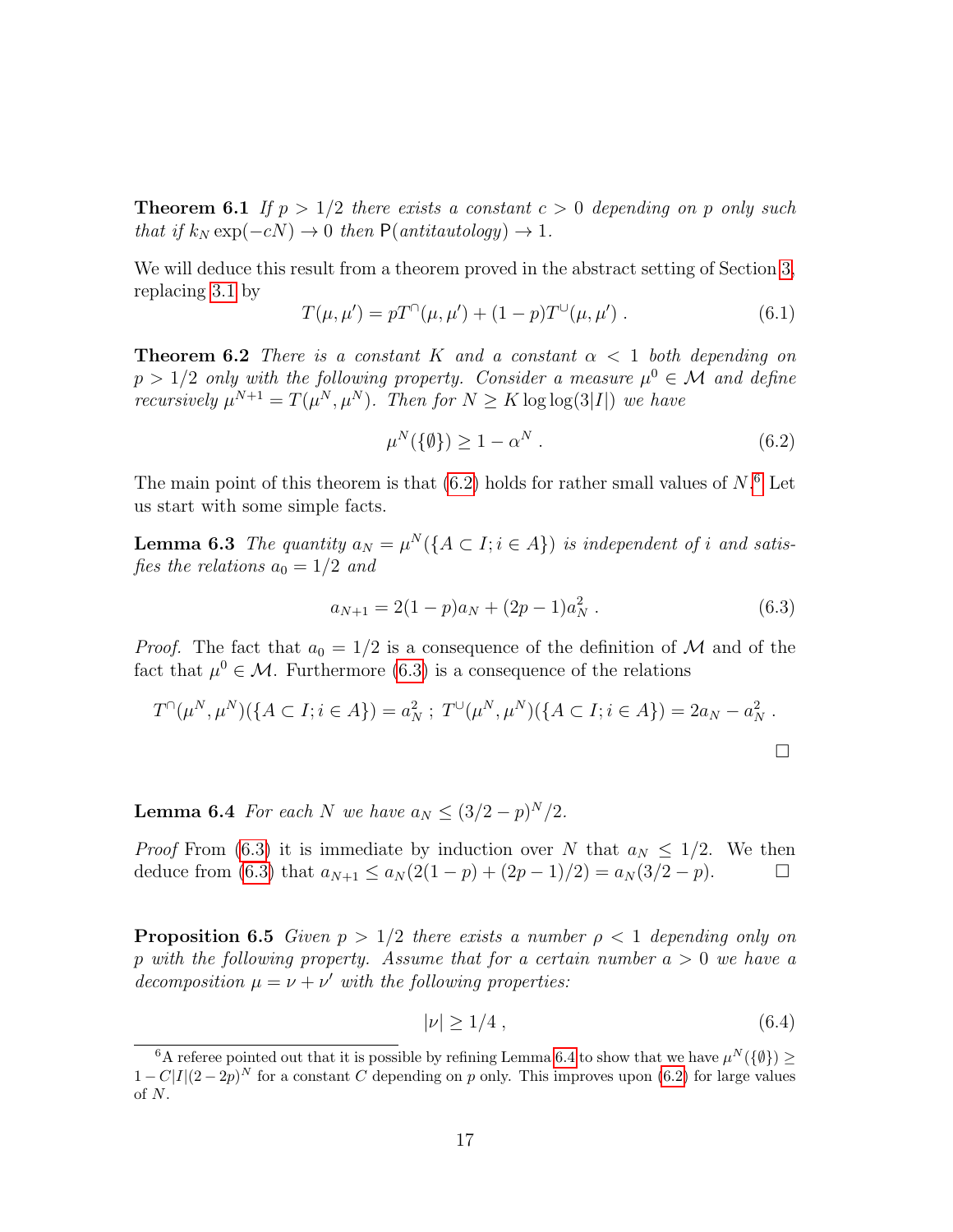<span id="page-17-0"></span>
$$
\forall i \in I \; , \; \nu(\lbrace A \subset I; i \in A \rbrace) \le a \; . \tag{6.5}
$$

Then we have a decomposition  $\mu^N = \lambda + \lambda'$  with  $|\lambda| \geq 1 - \rho^N$  and

$$
\forall i \in I \ , \ \lambda(\{A \subset I; i \in A\}) \le 2^N a \ . \tag{6.6}
$$

In particular there exists an integer  $q = q(p)$  depending on p only such that there is a decomposition  $\mu^{q(p)} = \lambda + \lambda'$  with  $|\lambda| \geq 3/4$  and

<span id="page-17-3"></span>
$$
\forall i \in I \ , \ \lambda(\{A \subset I; i \in A\}) \le 2^{q(p)}a \ . \tag{6.7}
$$

It will follow from the next two results.

**Lemma 6.6** Given  $p > 1/2$  there exists  $p < 1$  depending on p only with the following property. Consider a sequence  $(a_N)$  with  $a_0 \geq 1/4$  and  $a_{N+1} = 2pa_N + (1-2p)a_N^2$ . Then  $a_N \geq 1 - \rho^N$ .

*Proof.* This is basically obvious once one draws the graph of the function  $f(x) =$  $2px + (1-2p)x$ . For a formal proof, it is obvious inductively that  $a_N \le a_{N+1} \le 1$ . Setting  $b_N = 1 - a_N$  we obtain that  $0 \le b_N \le 3/4$  and that  $b_{N+1} = (2 - 2p)b_N +$  $(2p-1)b_N^2 \le \rho b_N$  where  $\rho = 2 - 2p + 3(2p-1)/4 < 1$ . Thus  $b_N \le \rho^N$ .

<span id="page-17-2"></span>**Lemma 6.7** Assume that we have a decomposition  $\mu = \nu + \nu'$  such that [\(6.5\)](#page-17-0) holds. Then we have a decomposition  $T(\mu, \mu) = \eta + \eta'$  such that  $|\eta| = 2p|\nu| + (1 - 2p)|\nu|^2$ and

<span id="page-17-1"></span>
$$
\forall i \in I \ , \ \eta(\lbrace A \subset I; i \in A \rbrace) \leq 2a \ . \tag{6.8}
$$

Proof. Define

$$
\eta = pT^{\cap}(\nu, \nu) + pT^{\cap}(\nu, \nu') + pT^{\cap}(\nu', \nu) + (1 - p)T^{\cup}(\nu, \nu) ,
$$

so that  $|\eta| = p(|\nu|^2 + 2|\nu||\nu'|) + (1-p)|\nu|^2 = 2p|\nu| + (1-2p)|\nu|^2$  since  $|\nu'| = 1 - |\nu|$ , while [\(6.8\)](#page-17-1) follows from [\(4.3\)](#page-7-1) since  $p(|\nu| + 2|\nu'|) + 2(1-p)|\nu| \le 2$ .

Proof of Proposition [6.5.](#page-16-4) Apply recursively N times Lemma [6.7](#page-17-2) and use Lemma [6.6.](#page-17-3)  $\Box$ 

We recall the integer  $q(p)$  of Proposition [6.5.](#page-16-4)

**Proposition 6.8** Assume that for some integer  $\ell \geq 0$  we have a decomposition  $\mu = \nu + \nu'$  where  $|\nu| \geq 1/4$  and

<span id="page-17-5"></span>
$$
\forall i \in I \ , \ \nu(\{A \subset I; i \in A\}) \le 2^{-(2^{\ell}+2)q(p)} \ . \tag{6.9}
$$

Then there is a decomposition  $\mu^{q(p)+1} = \theta + \theta'$  such that  $|\theta| \geq 1/4$  and

<span id="page-17-4"></span>
$$
\forall i \in I \ , \ \theta(\{A \subset I; i \in A\}) \le 2^{-(2^{\ell+1}+2)q(p)} \ . \tag{6.10}
$$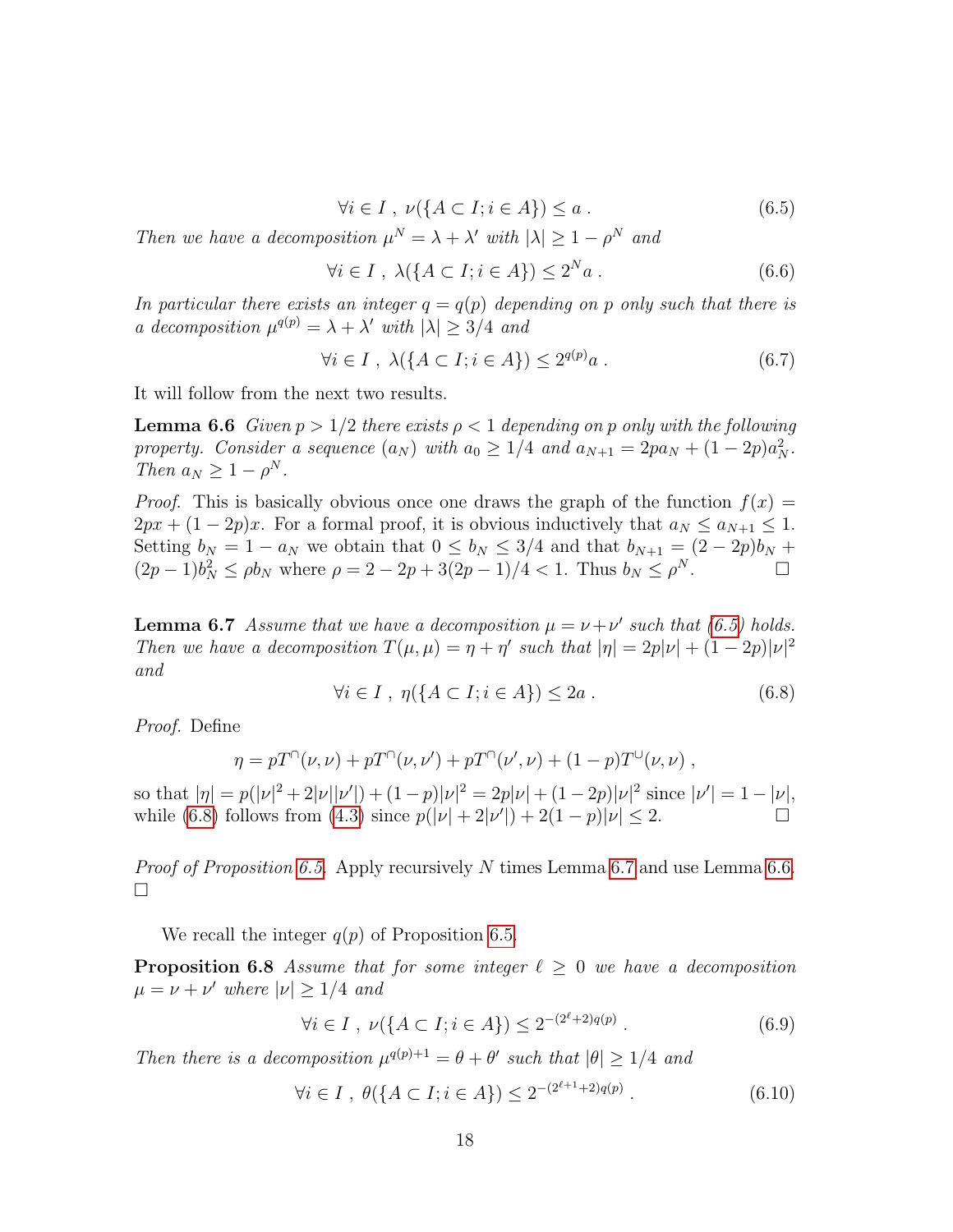*Proof.* We use Proposition [6.5](#page-16-4) with  $a = 2^{-(2^{\ell}+2)q(p)}$  to obtain a decomposition  $\mu^{q(p)} = \lambda + \lambda'$  with  $|\lambda| \geq 3/4$  and

<span id="page-18-0"></span>
$$
\forall i \in I \ , \ \lambda(\{A \subset I; i \in A\}) \le 2^{-(2^{\ell}+1)q(p)} \ . \tag{6.11}
$$

We then set  $\theta = pT^{\cap}(\lambda, \lambda)$ , so that  $|\theta| = p|\lambda|^2 \ge p(3/4)^2 \ge 9/32 \ge 1/4$ . We then use  $(4.2)$  to deduce  $(6.10)$  from  $(6.11)$ .

Let us now fix  $p > 1/2$  once and for all. According to Lemma [6.4](#page-16-0) there exists  $N_0$  depending on p only such that  $\mu^{N_0}(\lbrace A \subset I; i \in A \rbrace) \leq 2^{-(2^0+2)q(p)}$  for each  $i \in I$ . For  $\ell \geq 0$  we set  $N_{\ell} = N_0 + \ell(q(p) + 1)$ .

The following elementary lemma deserves no proof.

**Lemma 6.9** There exists a constant  $K^*$  depending on p only such that the following occur for any integer N, denoting by  $\ell_0$  the largest integer  $\ell$  with  $N_{\ell} \leq N/2$ :

<span id="page-18-1"></span>
$$
N \ge K^* \log \log 3 \Rightarrow \ell_0 \ge N/(3q(p)), \qquad (6.12)
$$

<span id="page-18-2"></span>
$$
N \ge K^* \log \log 3 \Rightarrow 2N - 2^{N/(3q(p))} \le -2^{N/(4q(p))},\tag{6.13}
$$

<span id="page-18-3"></span>
$$
N \ge K^* \log \log(3|I|) \Rightarrow |I| 2^{-2^{N/(4q(p))}} \le 1. \tag{6.14}
$$

*Proof of Theorem [6.2.](#page-16-5)* We first show by induction over  $\ell \geq 0$  that we have a decomposition  $\mu^{N_{\ell}} = \theta + \theta'$  where  $|\theta| \geq 1/4$  and  $|\theta|$  satisfies  $\theta(\lbrace A \subset I; i \in A \rbrace) \leq$  $2^{-(2^{\ell}+2)q(p)}$  for each  $i \in I$ . For  $\ell = 0$  this holds by the choice of  $N_0$  and the induction step is performed by Proposition [6.8.](#page-17-5) Consider two integers  $\ell$  and s. Then, applying Proposition [6.5](#page-16-4) (with s instead of N) to  $\mu^{N_{\ell}}$  we obtain a decomposition  $\mu^{s+N_{\ell}} = (\mu^{N_{\ell}})^s = \gamma + \gamma'$  with  $|\gamma| \geq 1 - \rho^s$  and

$$
\forall i \in I \ , \ \gamma(\{A \subset I; i \in A\}) \le 2^{s - (2^{\ell} + 1)q(p)} \ , \tag{6.15}
$$

so that

<span id="page-18-4"></span>
$$
\mu^{s+N_{\ell}}(\{\emptyset\}) \ge \gamma(\{\emptyset\}) \ge |\gamma| - |I| 2^{s-(2^{\ell}+2)q(p)} \ge 1 - \rho^s - |I| 2^{s-(2^{\ell}0+2)q(p)} . \tag{6.16}
$$

Consider now  $N \geq K^* \log \log(3|I|)$ . Recall from Lemma 6.9 the largest integer  $\ell_0$ such  $N_{\ell_0} \le N/2$ . Then by [\(6.12\)](#page-18-1) we have  $\ell_0 \ge N/(3q(p))$ . Take  $s = N - N_{\ell_0}$  so that  $N/2 \leq s \leq N$  and  $\rho^s \leq \rho^{N/2}$ . Also, using in turn [\(6.13\)](#page-18-2) and [\(6.14\)](#page-18-3) we get

$$
|I| 2^{s-(2^{\ell_0}+2)q(p)} \leq 2^{-N} |I| 2^{2N-2^{N/(3q(p))}} \leq 2^{-N} |I| 2^{-2^{N/(4q(p))}} \leq 2^{-N} \; .
$$

The right-hand side of [\(6.16\)](#page-18-4) is then  $\geq 1 - \rho^{N/2} - 2^{-N}$ . Assuming without loss of generality that  $\rho > 1/4$  this is  $\geq 1 - 2\rho^{N/2} = 1 - \rho_N^N$  for  $\rho_N = 2^{1/N} \rho^{1/2}$ , and  $\rho_N < 1$ for N large enough.  $\square$